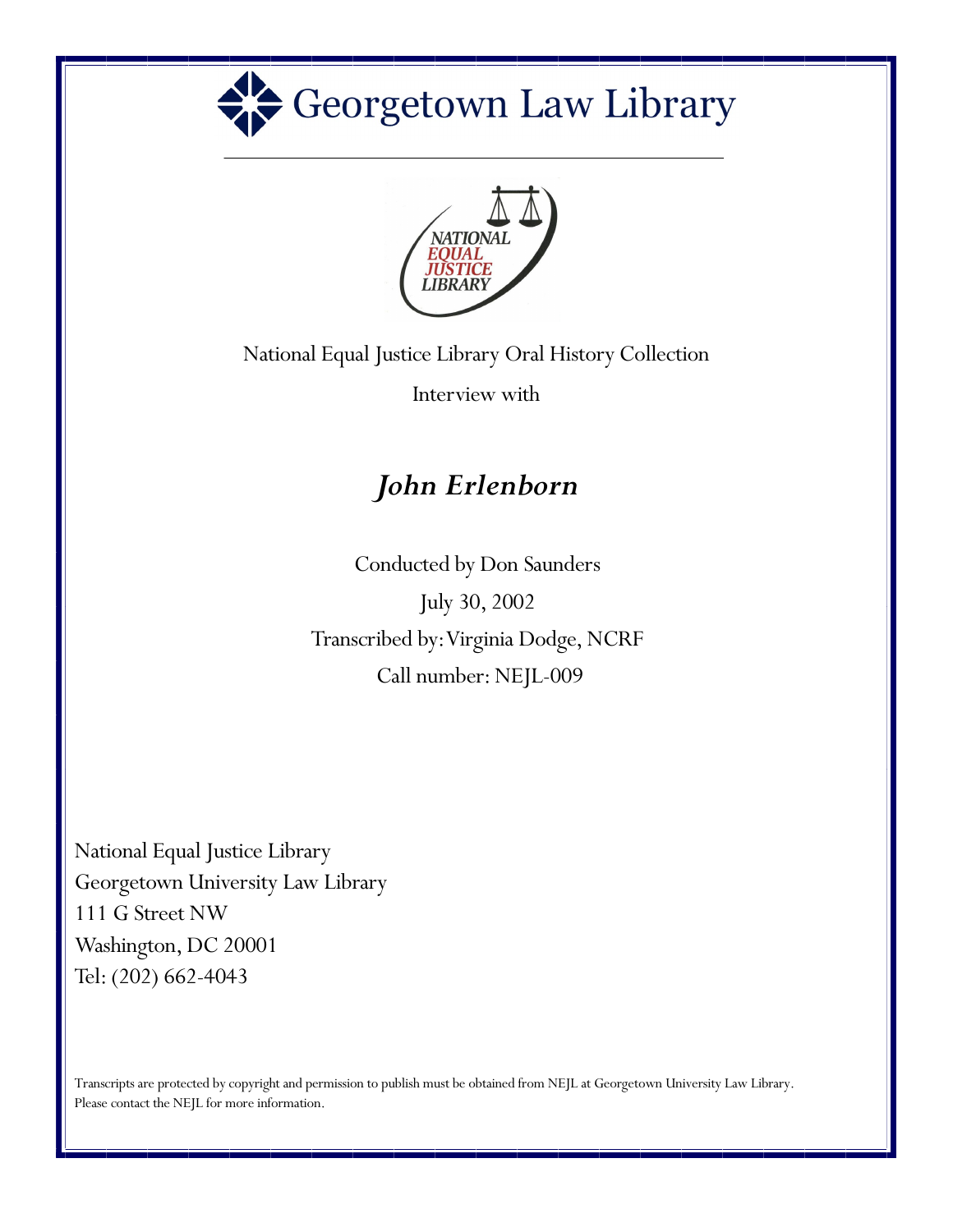Congressman John Erlenborn

 Interviewer: Don Saunders Interview Date: July 30, 2002

 Transcriber: Virginia Dodge Transcription Date: November 17, 2012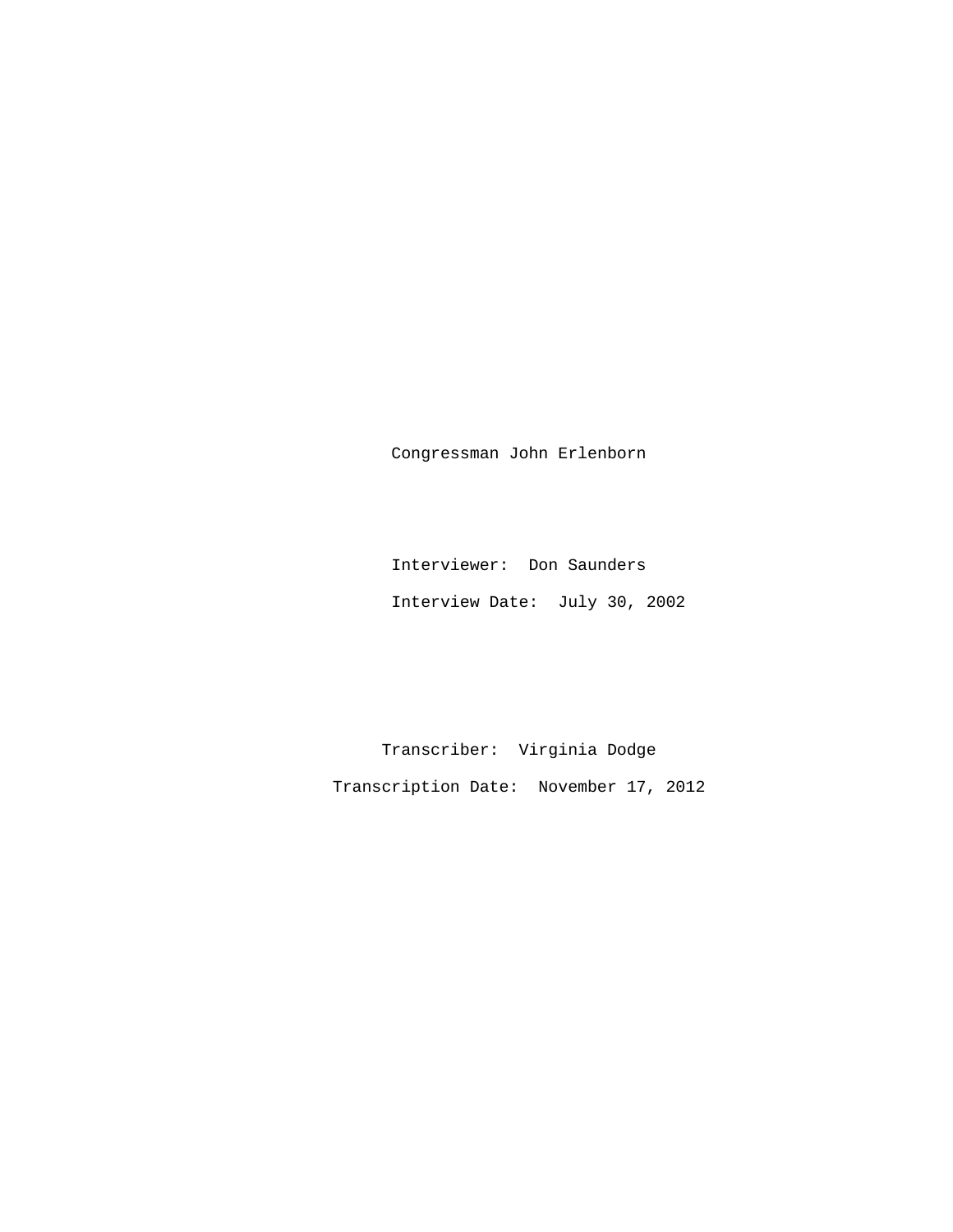SAUNDERS: I am Don Saunders. I am the director of the Civil Legal Services Division of the National Legal Aid and Defender Association.

 This morning, we're in the Rare Books Room of the National Equal Justice Library here in Washington, and it is my distinct pleasure to interview former Congressman John Erlenborn from Illinois.

 Mr. Erlenborn's career has spanned the Legal Services movement at the federal level throughout the -- its history in this country. John was a member of Congress from 1965 through 1984, critical years in both OEO, Legal Services and the development of the Legal Services Act and LSC.

 John, subsequent to that, has been appointed by two Presidents to the LSC board, President -- former President Bush in 1989 and President Bill Clinton in 1996.

 John has a great deal of experience with Legal Services, and we're very happy today that he's going to share his recollections of those experiences with us. ERLENBORN: We can begin anytime.

SAUNDERS: Good morning, John.

 Before we begin with some of your recollections about the early days in the Congress and OEO and Legal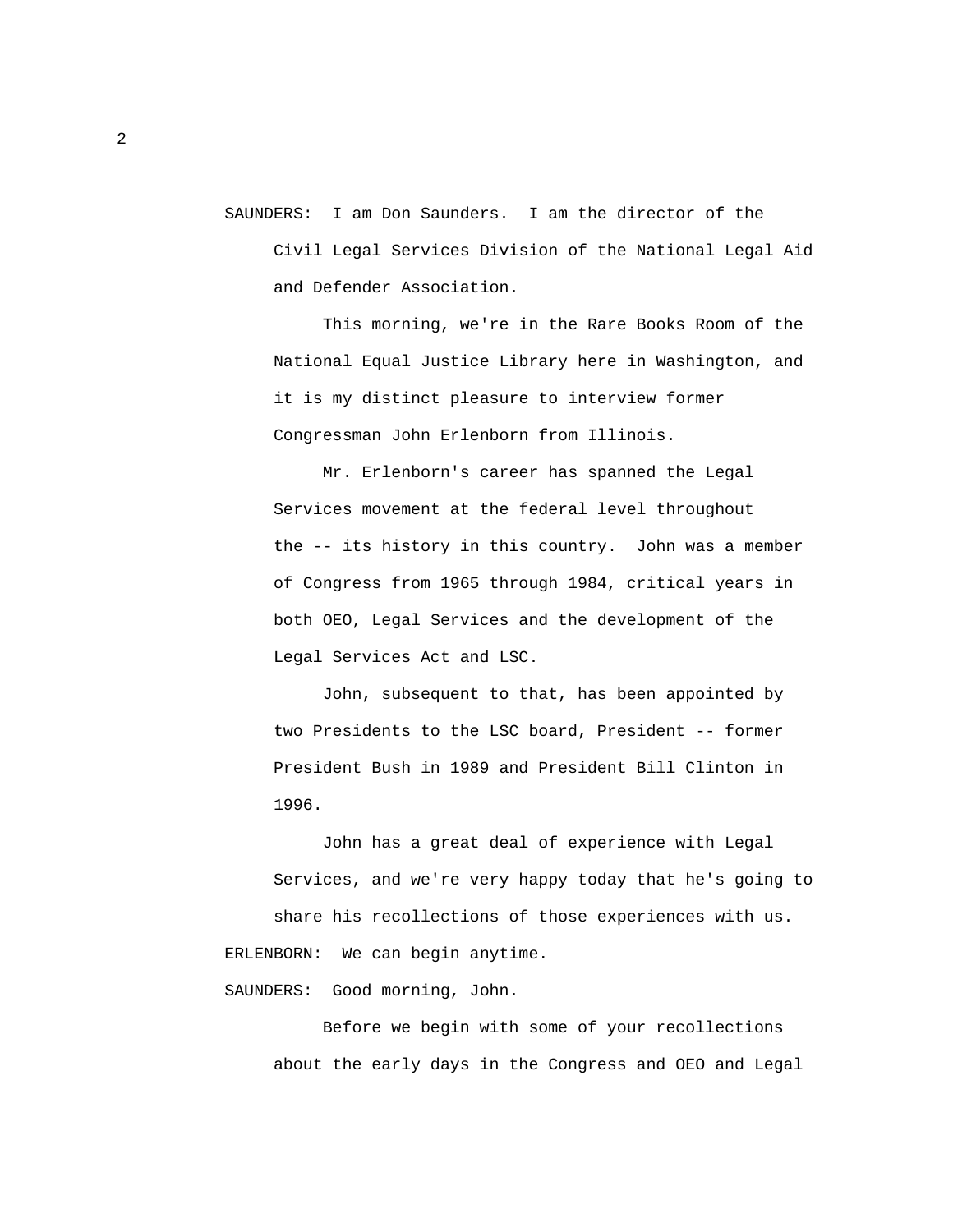Services issues, tell us a bit about your early career prior to you becoming a member of Congress.

 ERLENBORN: Well, I'm from Illinois, and I got my legal education at Loyola in Chicago in the late '40s. And in 1950, I was admitted to the Illinois bar, and I was practicing law for a year with a law firm, small law firm, with two lawyers, two partners, and I was the one associate.

 But after a year, then I was given an opportunity to join the state's attorney staff. So I worked as an assistant state's attorney for about two years. And then I left and just -- I was -- I'm having trouble with this.

 Was able to live on a income from a law practice, a small law practice which was building, when I had an opportunity to run for the state legislature. And I was elected to the Illinois General Assembly in 1956. I was in the legislature for eight years. In 1964, I ran for Congress, was elected and served 20 years.

 SAUNDERS: During your time in Congress, when did you first become familiar with Legal Services and OEO? How were you involved in those kinds of issues?

 ERLENBORN: Well, the OEO was controversial, as most people who were living at that time and watching what was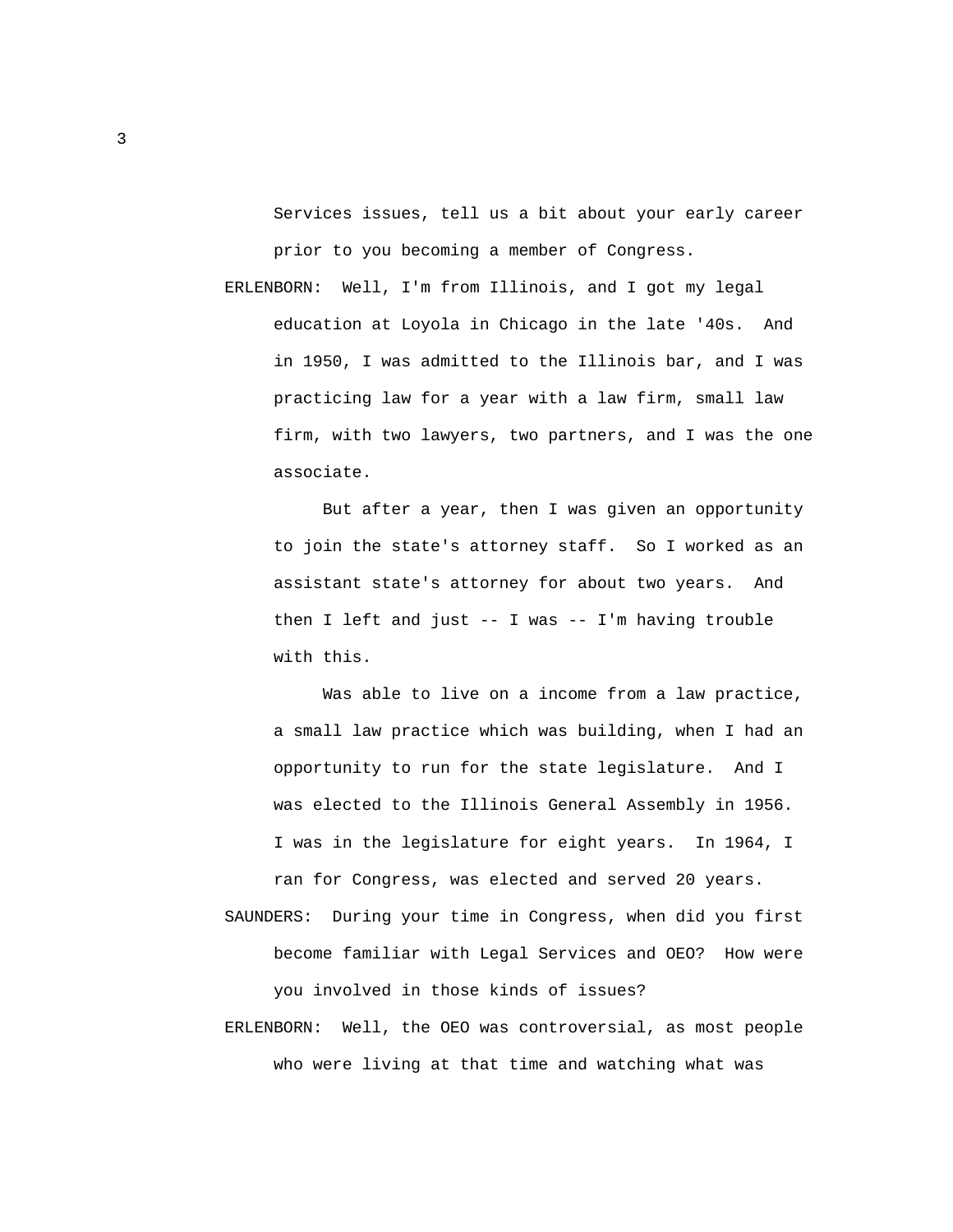going on, they knew that there was a lot of controversy over the war on poverty.

 And it didn't really come into my arena until 19 -- the early 1960s. I got that wrong again, didn't I?

Editing.

SAUNDERS: Sixty --

ERLENBORN: 19 -- yeah. '60s.

SAUNDERS: Late '60s/early '70s.

ERLENBORN: Yeah. Early '70s.

SAUNDERS: Yeah.

 ERLENBORN: But at that time, there was a new president, President Nixon, and he wanted to disband the OEO, which he did, with the help of Don Rumsfeld, by the way, who left Congress, left the House of Representatives, to head the OEO with the charter to disband it and get rid of its parts.

 There were two parts of OEO, though, that were very popular and, I think from a political standpoint, difficult to dispense with. And that was Head Start and Legal Services.

 So the jurisdiction of the legislation to create a corporation to house the Legal Services Corporation, that jurisdiction was in two parts. One went to the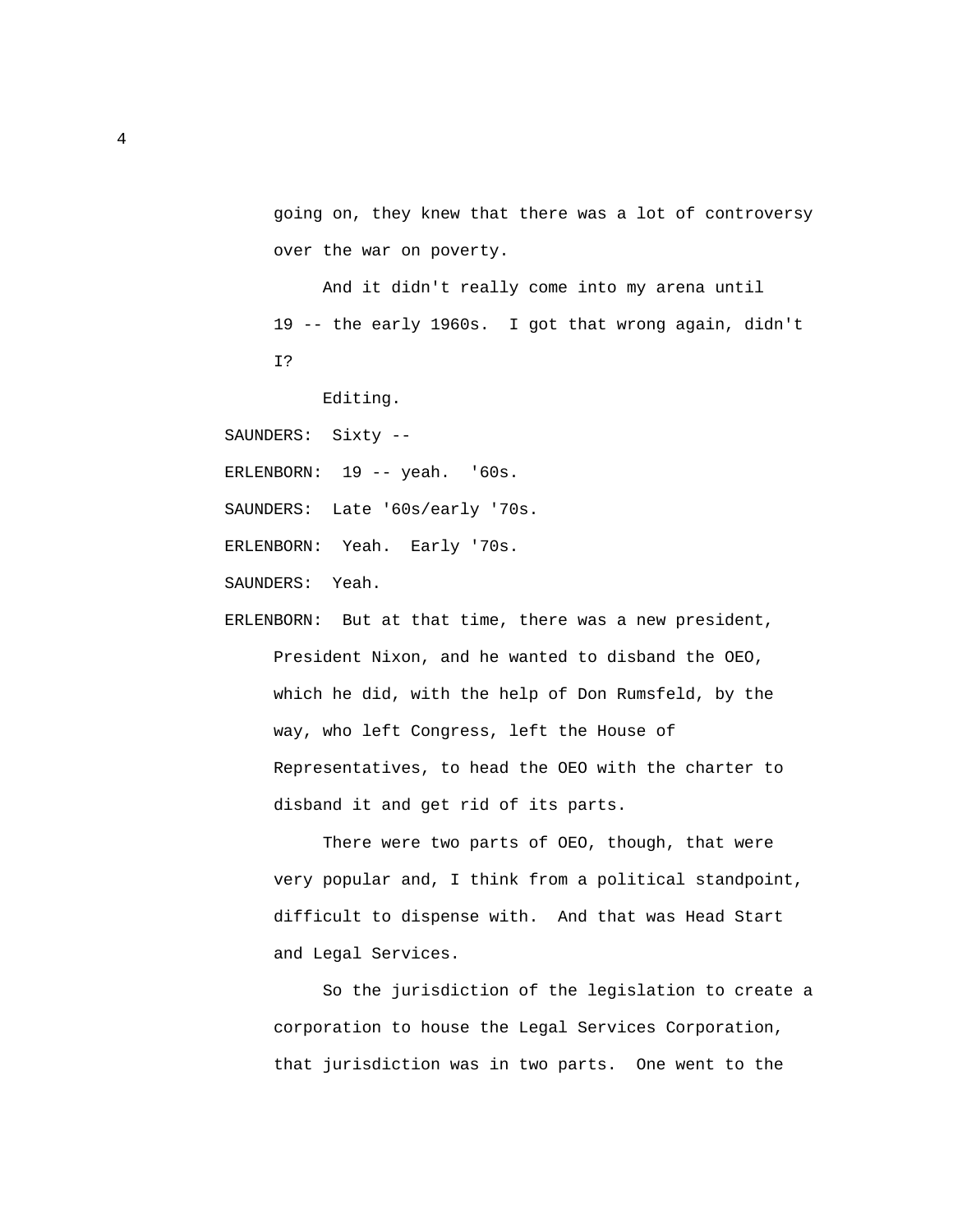judiciary committee. Obviously this was Legal Services, and judiciary committee had to be involved and properly was.

 But the OEO was in the jurisdiction of the education and labor committee. And I was one of the senior Republican members of that committee and got involved in the process of creating the corporation by the passage of legislation.

 SAUNDERS: And you and Congressman Steiger were sort of the leading Republicans on that committee in terms of handling Legal Services issues.

 If you could, just for -- for the historical component here, share a few of your memories of Bill Steiger, what he meant, how it -- what issues he cared about and what he did with you in those early days of the Legal Services Act.

 ERLENBORN: Well, first of all, Bill Steiger was a young man. When he entered Congress and the House of Representatives, he was one of the youngest ever to be elected and qualified to take the seat. So he was in his mid-twenties when he entered Congress from Wisconsin.

 Bill is a very sharp young man, not a lawyer, but steeped in good thoughts and motivated in a possibly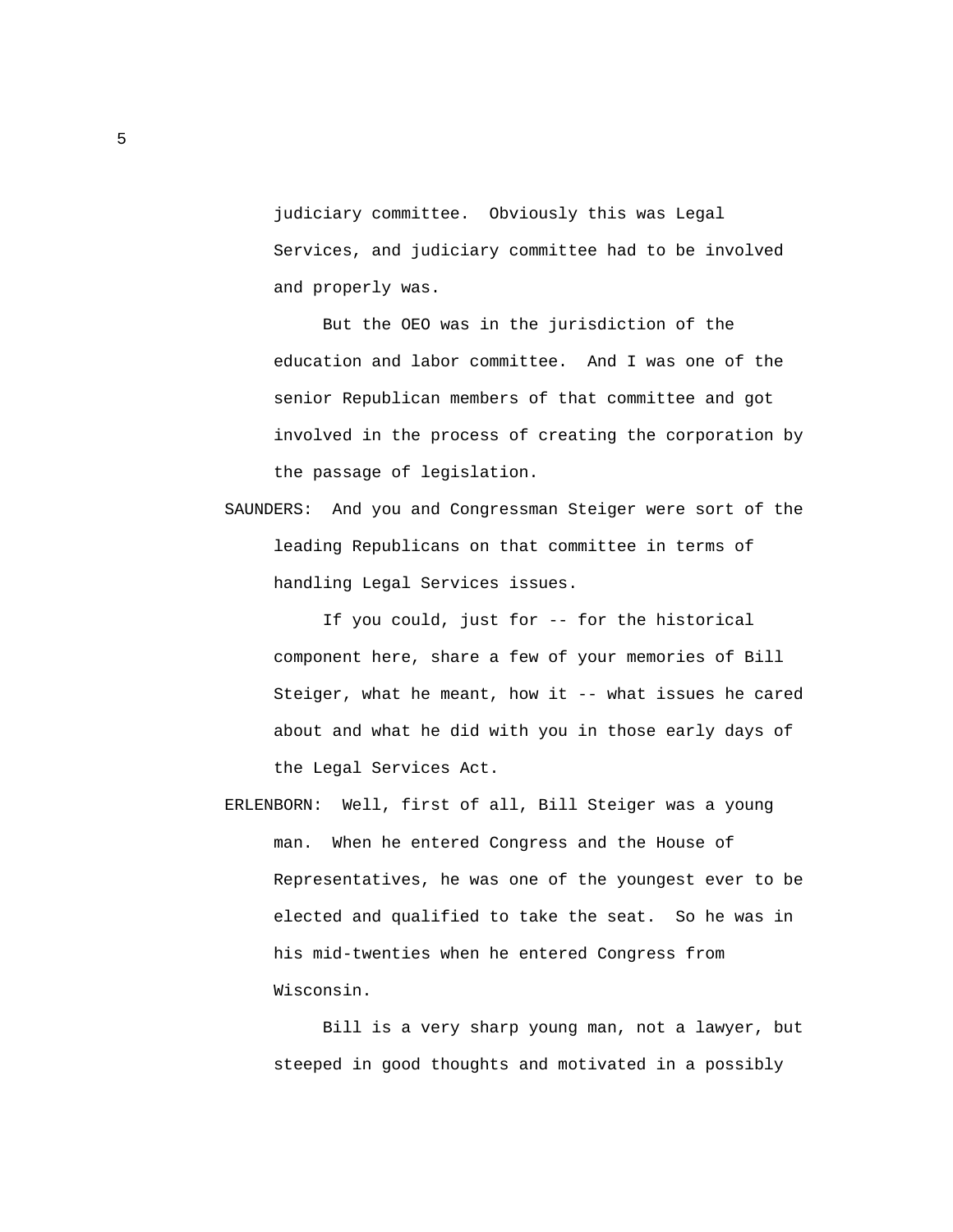more liberal way than many of the Republicans in the Congress. But Bill and I became very good friends with a number of other members of the House.

 He unfortunately passed away quietly in his sleep a few years after the Legal Services legislation was enacted. But he was a real driving force, not just in that instance, but in many of the issues before the Congress, particularly those that came to our education and labor committee.

 SAUNDERS: Now, in '71 and sort of the beginning effort, as you suggested, to move Legal Services out of OEO and into a separate organization, there was the -- the Mondale-Steiger bill, which passed in a form a little bit different than introduced. But that bill was vetoed by President Nixon in 1973.

 It was really in 1974 that the bill began -- the bill that became the Legal Services Act, Corporation Act, passed the Congress. And you were right there at the formulative stages.

 Share with us some of your recollections about that bill and -- and your role in getting it passed. ERLENBORN: Well, the one that was vetoed, I believe was vetoed because the President felt that the chief executive -- he was President then, but others in the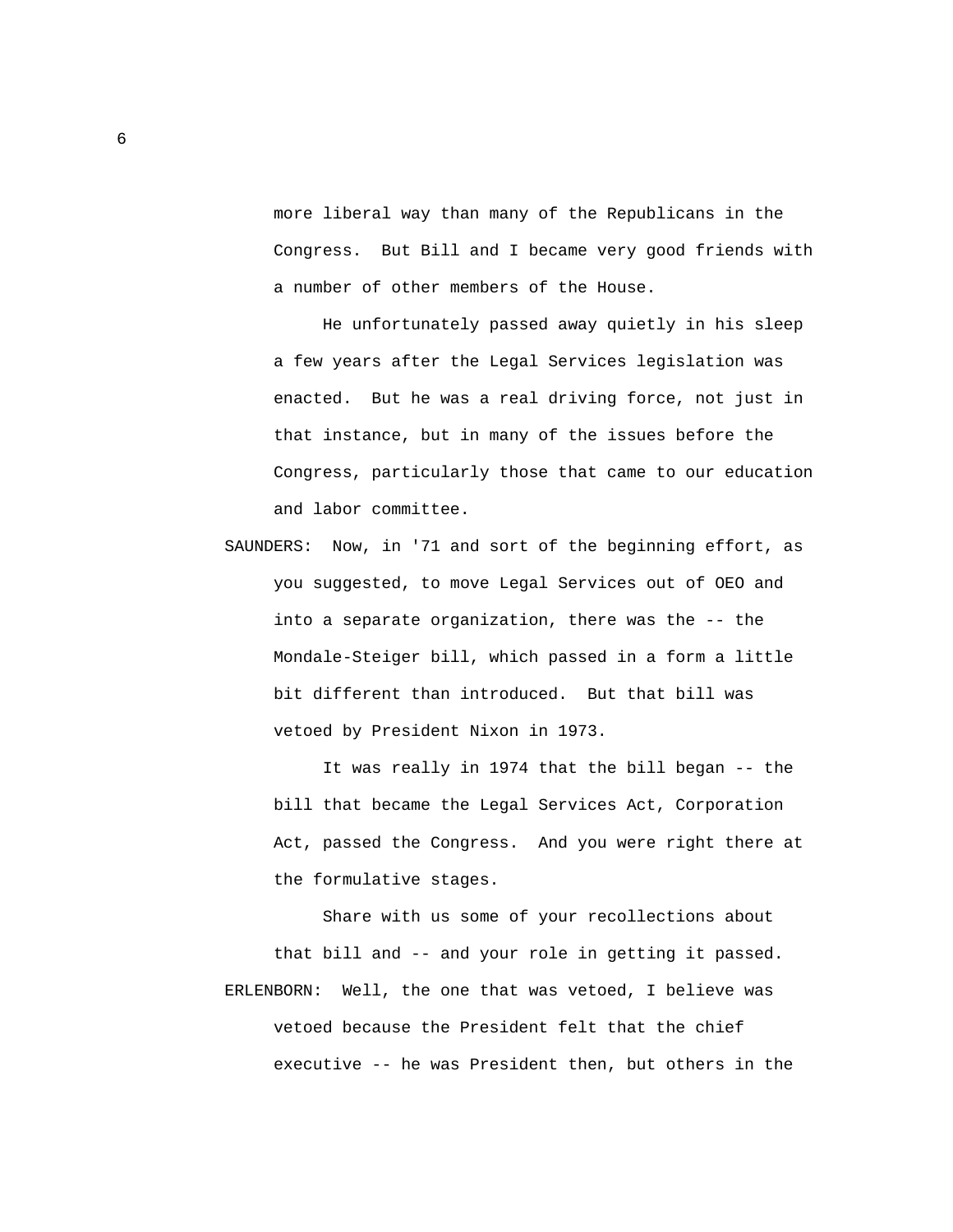future, he was thinking of too.

 The chief executive, the President, was not given sufficient control over deciding who was going to be on the board and therefore championing the cause and taking the authority of the corporation and building something new. So I think that's why the veto.

 The President, I think, did feel that politically, it was a good idea to have the Legal Services Corporation. And as a matter of fact, I think as an attorney, he made statements as to how important the Legal Services Corporation would be.

 So that's what we were working on there in our committee, Bill and I both being on the education and labor committee.

 SAUNDERS: And once -- I assume the -- the judiciary committee was certainly involved in a number of things related to the President at that point, that the education and labor committee really was the committee that hammered out the details of the legislation and really saw it through. Is that your memory of it? What was the judiciary's role in all of this? ERLENBORN: The judiciary committee, I think may have been distracted. There was something that involved the President going on at that time, and that was -- I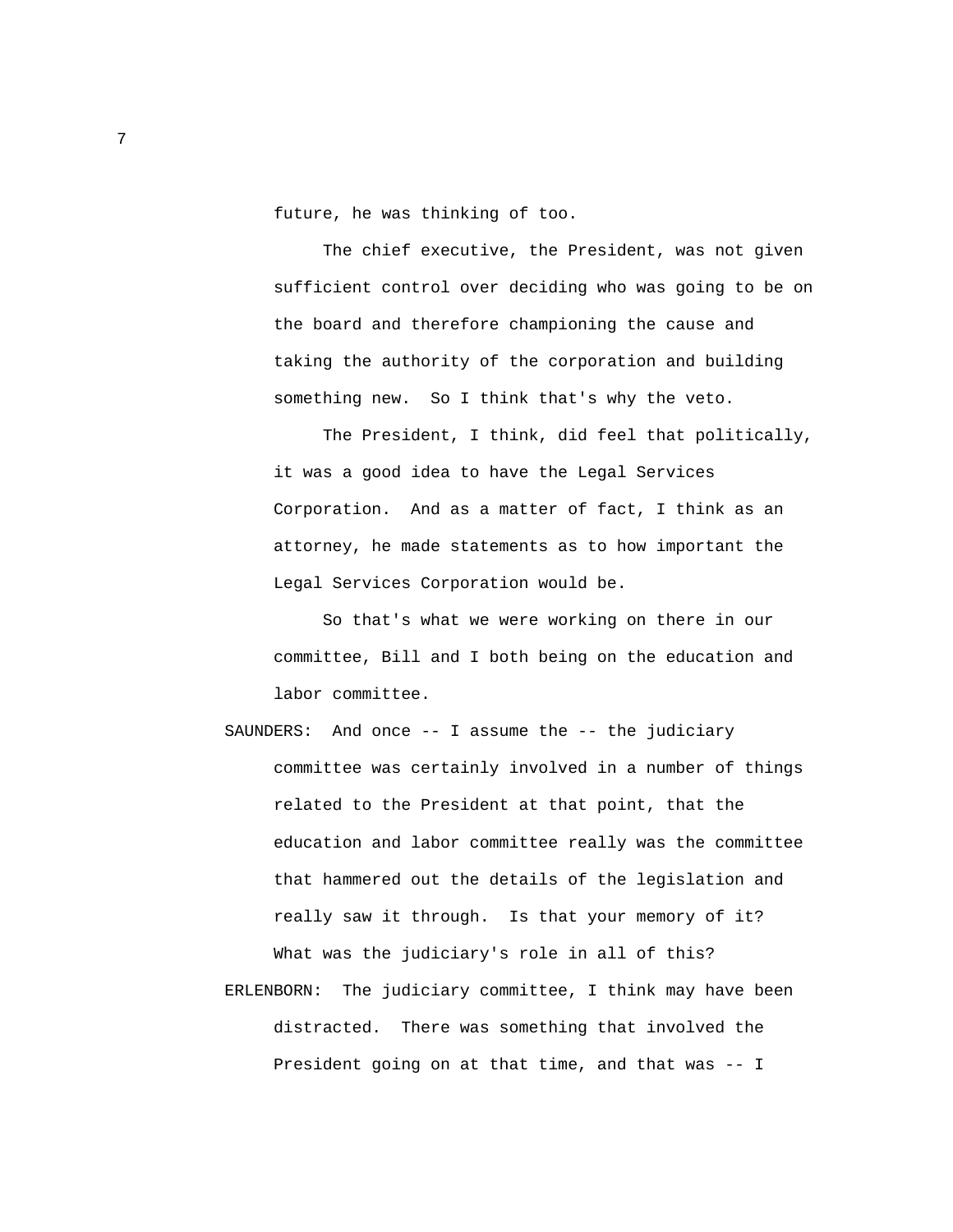wouldn't say that kept the judiciary committee from doing the job, but I think that they were more interested in impeachment, which was the thing that had everybody --

SAUNDERS: Sure.

ERLENBORN: -- wondering what was going to happen.

- SAUNDERS: So -- so as ed and labor addressed it, Carl Perkins was the chairman of the committee. And who do you recall from the Democrat side on that committee sort of leading the -- the charge for -- for the Legal Services Corporation?
- ERLENBORN: Well, just at the moment, I really don't recall. SAUNDERS: As the bill worked its way through the committee and then went to the floor, you were the Republican floor leader for the debate; is that correct?
- ERLENBORN: Correct. I outranked Bill Steiger because I had been on the committee longer than he. So I was -- I was not the ranking Republican, but I was high in the seniority of the Republicans on the committee.
- SAUNDERS: And do you recall the controversies around the bill, that it -- was it an easy bill as you -- I know you were leading the fight for the -- for ERISA at that point. You were really the leader on that, but how did the Legal Services bill move?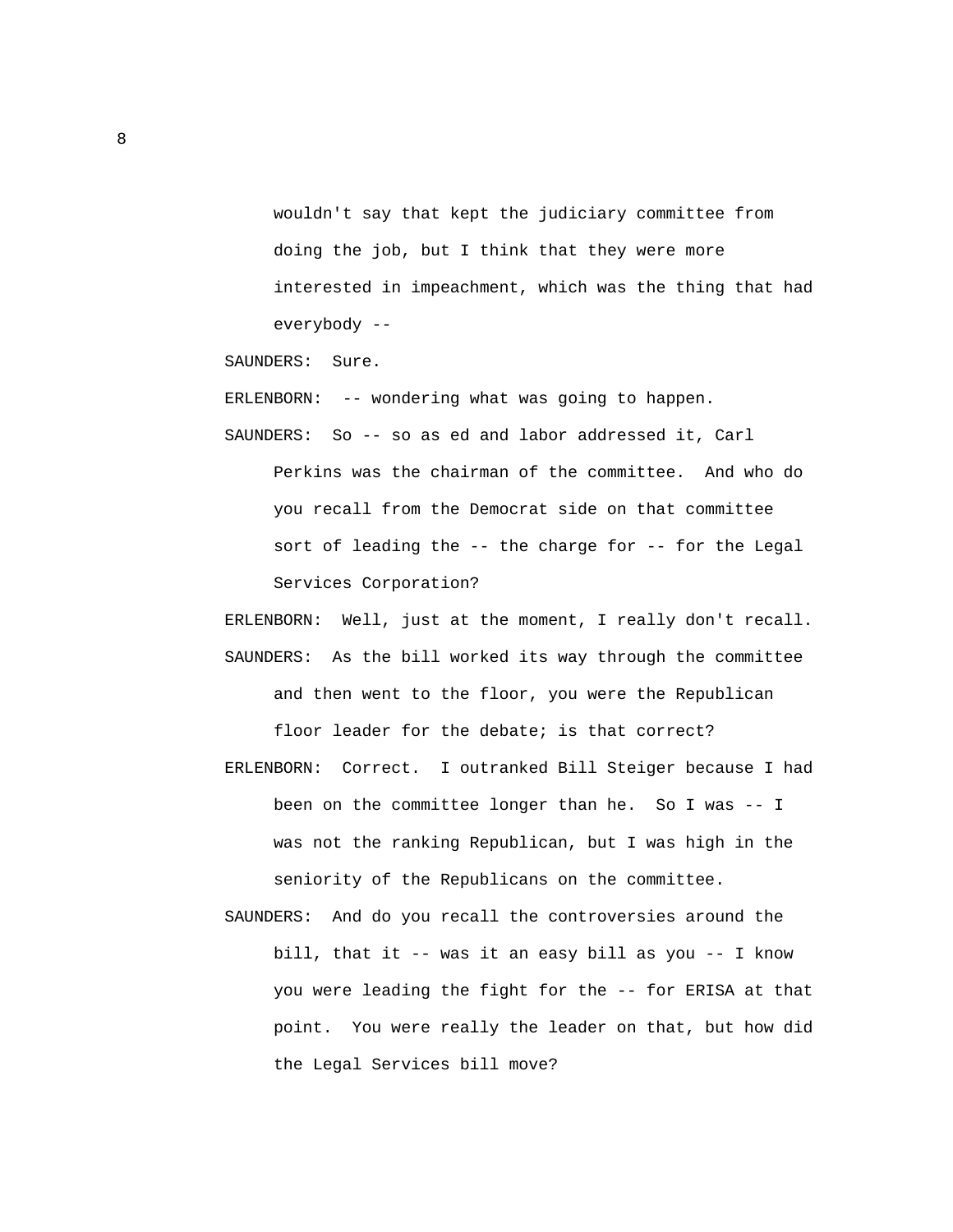- ERLENBORN: My -- my recollection is hazy, frankly. I don't think that it was an easy task. In fact, I know Terry Lenzner was coming in and talking to us quite often. And when he showed up, we knew that there were some things that were in the works that he thought we ought to be aware of and working either to help get amendments passed or to fight to keep them from being adopted.
- SAUNDERS: Terry Lenzner was the head under Don Rumsfeld of OEO Legal Services. And I remember you were fighting issues such as amendments to prohibit Legal Services attorneys from being involved in cases where the government was -- was a party, where there were several controversies that came back to Washington from California, the CRLA veto by Governor Reagan, then Governor Reagan.

 Those were all sort of called up in the fight on the Hill, but it still passed by a fairly comfortable margin.

ERLENBORN: Right.

 SAUNDERS: And it was the last bill that President Reagan signed into law -- excuse me -- President Nixon signed into law before his resignation.

ERLENBORN: And interestingly enough, the ERISA bill, which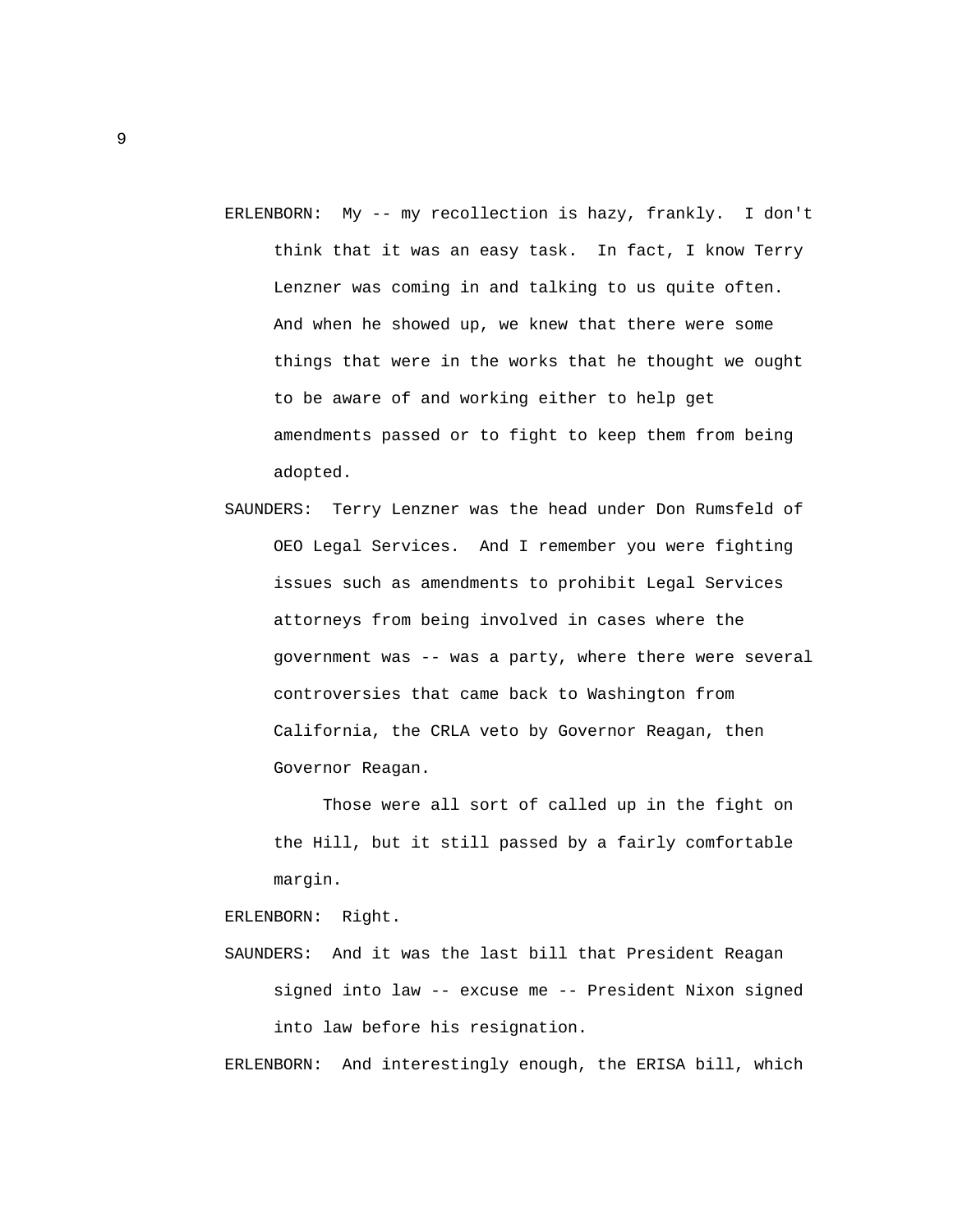was working its way through, was the first bill that Gerry Ford signed as President.

 SAUNDERS: You were certainly there during the transition, weren't you?

ERLENBORN: Correct.

- SAUNDERS: Must have been a very busy time -- time for you. I suppose in those final days when the bill was signed into law, the administration was really so distracted that probably there wasn't much attention being paid to legislation -- than those stories about Mr. Nixon signing this bill at the last minute, I don't suppose.
- ERLENBORN: I think you're -- you're right about that. And let me just give you an example.

 During that period of time, I received an invitation from the White House to join the President on the President's yacht for dinner. And he had a number -- I don't recall how many -- but usually on those trips, we would have or he would have as his guests, oh, six or eight members of both the House and the Senate.

 It worked out that that particular day, we had a bill on the floor of the House that went on -- the debate went on much longer than expected. When it came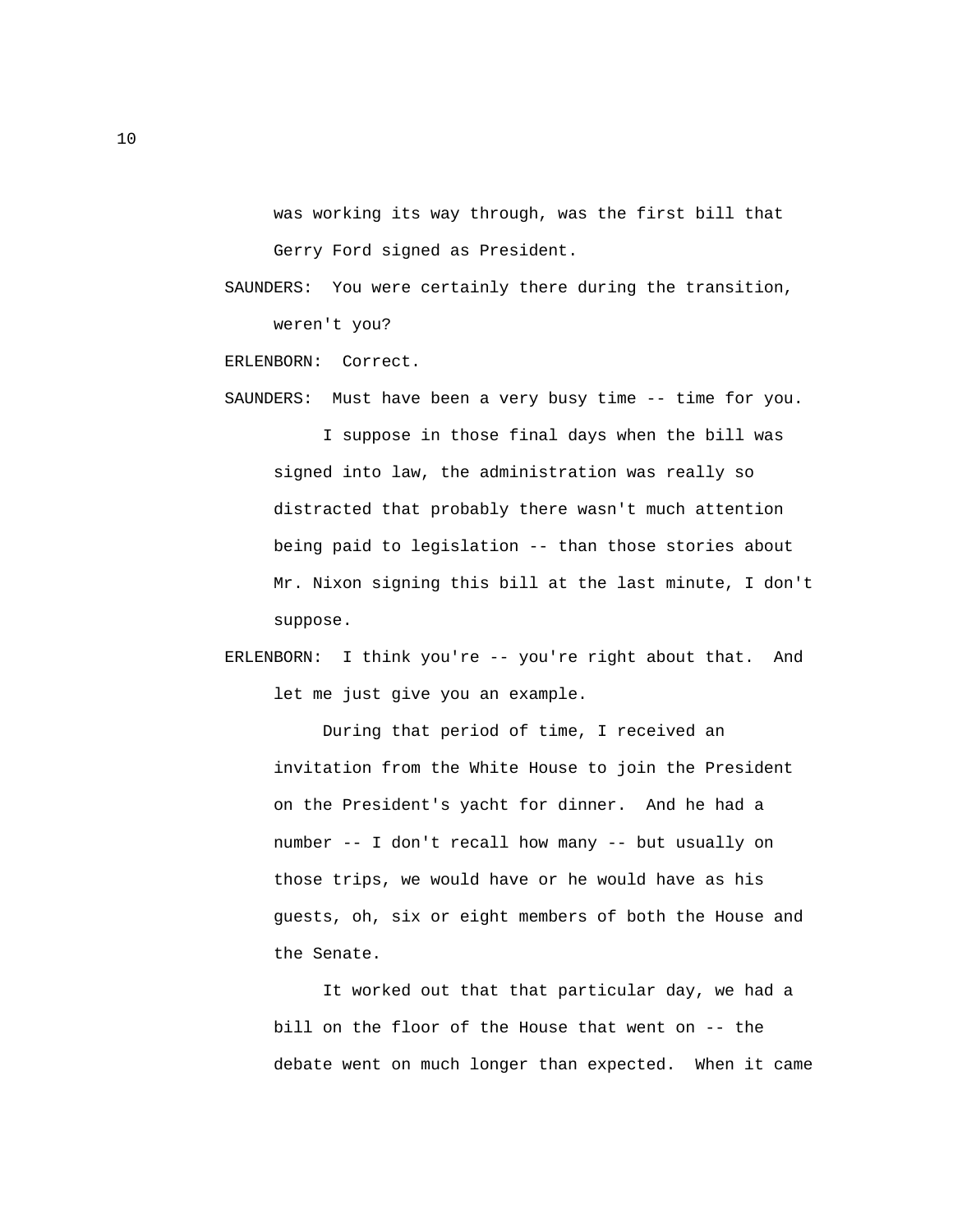time to go and get on the President's yacht, they were still working in the House.

 I thought it was more important to go and have dinner with President Nixon. And most of the other members who had been invited thought otherwise. So I was almost alone. I think there were only three of us, one senator and another House member, on this particular dinner cruise.

 But in talking with us at that time, President Nixon was very outgoing and had a lot to say, but I noted at one point when he was talking about the president of Egypt, he came up with the name of the prior president rather than the current president, so I think he was somewhat distracted.

SAUNDERS: Somewhat distracted.

 I think we would all like to delve into the details of that evening, but it's probably beyond the scope of our --

ERLENBORN: Cocktails and dinner.

SAUNDERS: 50-year-old Ballantine Scotch.

 Well, then I suppose the jurisdiction of LSC shifted over to judiciary and you were less responsible

 in labor, where you became the ranking -- ERLENBORN: That's correct.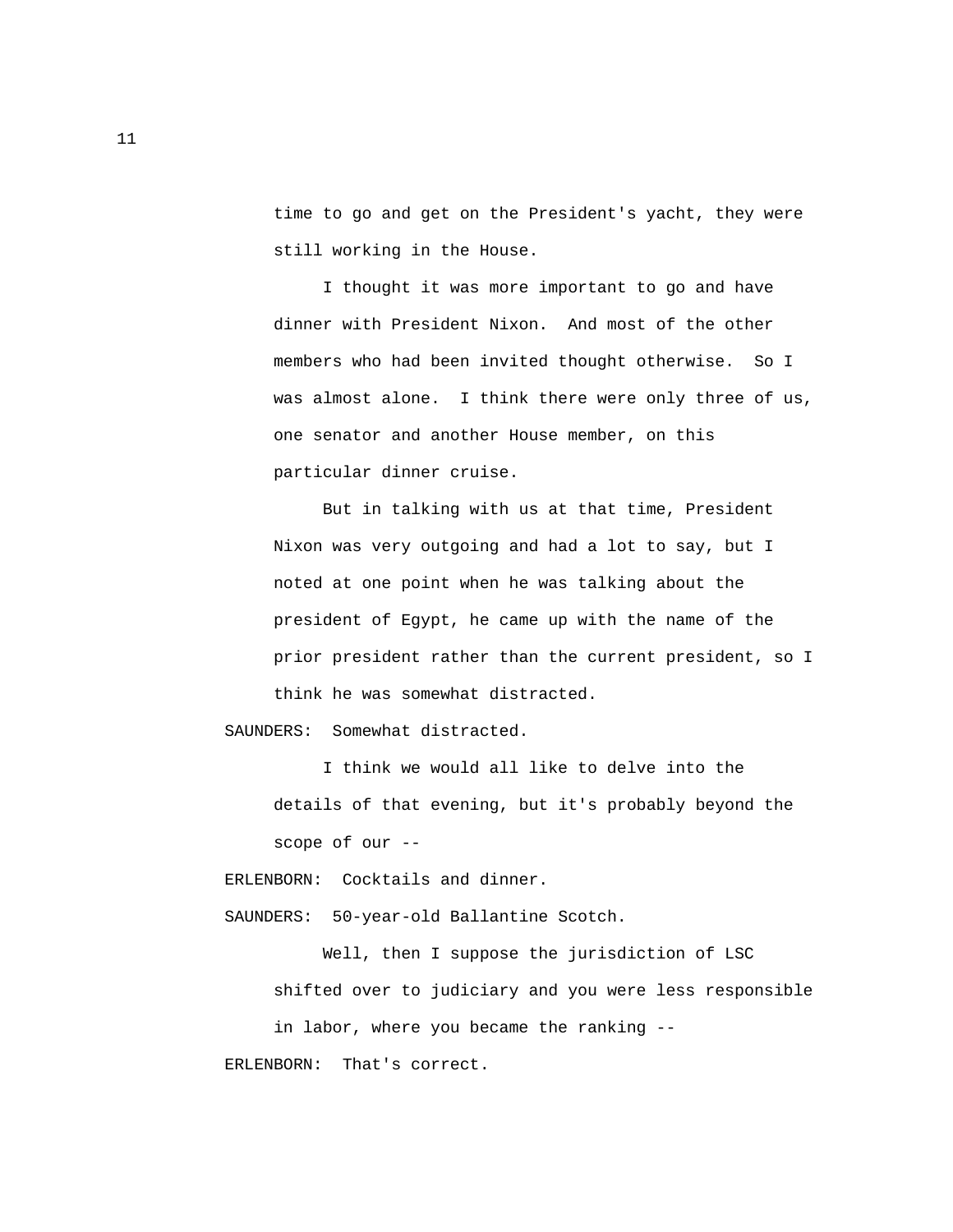SAUNDERS: -- Republican member.

ERLENBORN: Right.

 SAUNDERS: But I'm sure you followed the rollercoaster ride of expansion during the Carter years, and then President Reagan came to -- to Washington with memories of CRLA, and Ed Meese was sort of designated to once again get rid of LSC.

 Are there any recollections you have of those bitter fights in the early '80s? Because you certainly relived them a decade or so later.

 ERLENBORN: I don't have too many current recollections of those days, very frankly. I know that it -- it continued to be controversial. It was in the initiation when the bill was passed and created. The corporation continued to be controversial. And of course that almost culminated when -- when Mrs. -- I am at -- lost for the names -- Mrs. -- when Mrs. Clinton was chair of the board.

 And the corporation was very much into having grand lawsuits to change the law rather than taking care of the needs of individuals, which most of us thought was the principal job of the corporation. SAUNDERS: You think about President Nixon, Senator Clinton, Ronald Reagan. I mean, this -- this small little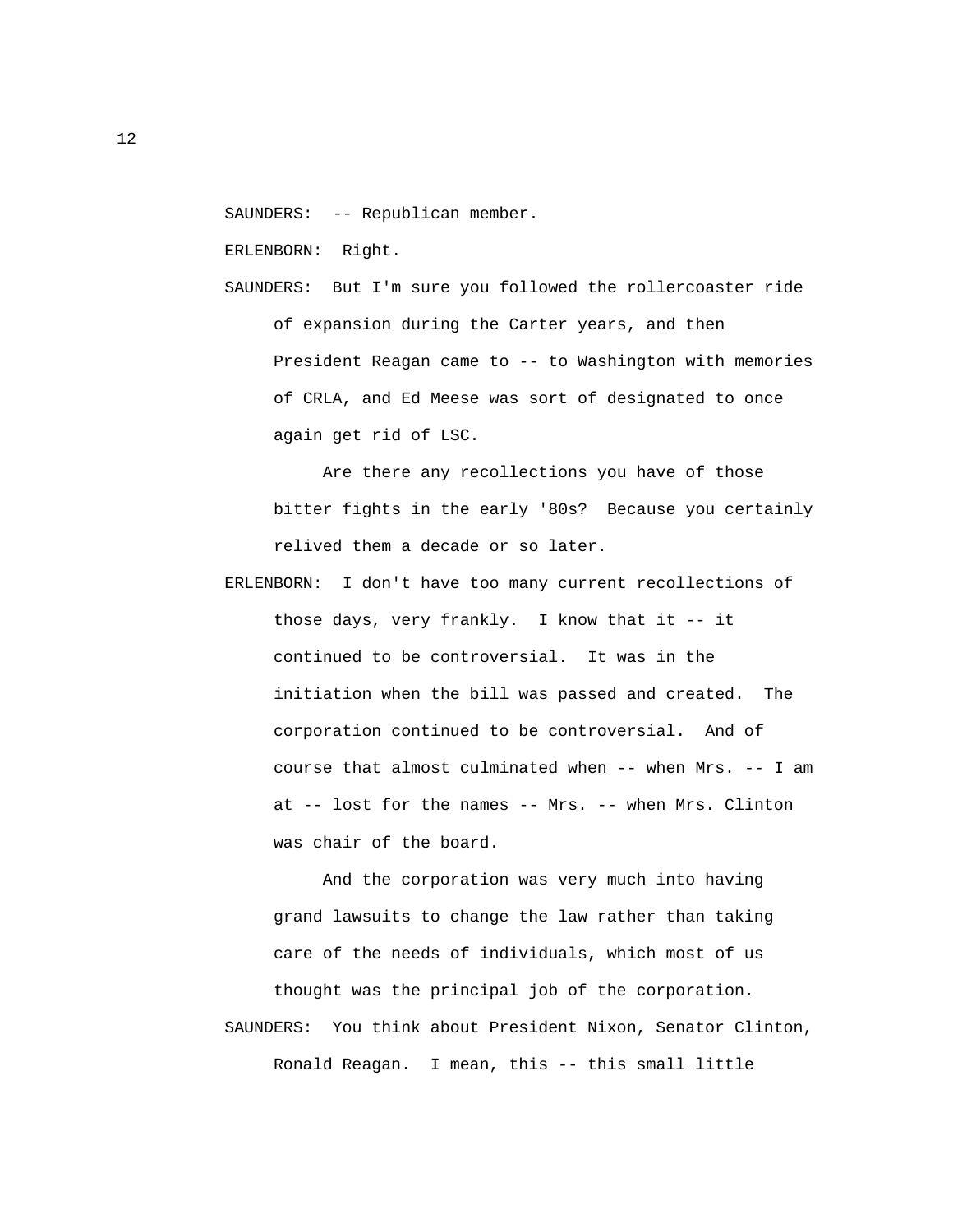program has been played out with many of certainly the leading actors of the latter part of the last century.

You left Congress in 1984.

ERLENBORN: Voluntarily.

- SAUNDERS: Voluntarily, absolutely. To pursue other interests. And how in the world did you get driven back into the battle for legal services for the poor in this country?
- ERLENBORN: Well, it came as kind of a surprise to me. I at that time and continue today to serve on the board of directors of Custodial Trust Company, which is a wholly owned subsidiary of Bear Stearns. And I recall attending a board meeting in New York at the Bear Stearns offices.

 And during the board meeting, they sent a note in saying that there was somebody on the phone who would like to talk to me. It was very important. So I went out and answered the phone.

 And it was Warren Rudman. Warren, at that time, was not in the Senate. He was practicing law here in Washington. But if there was ever anyone who had an important role in the Legal Services being protected and fostered and so forth, Warren Rudman certainly takes the cake there.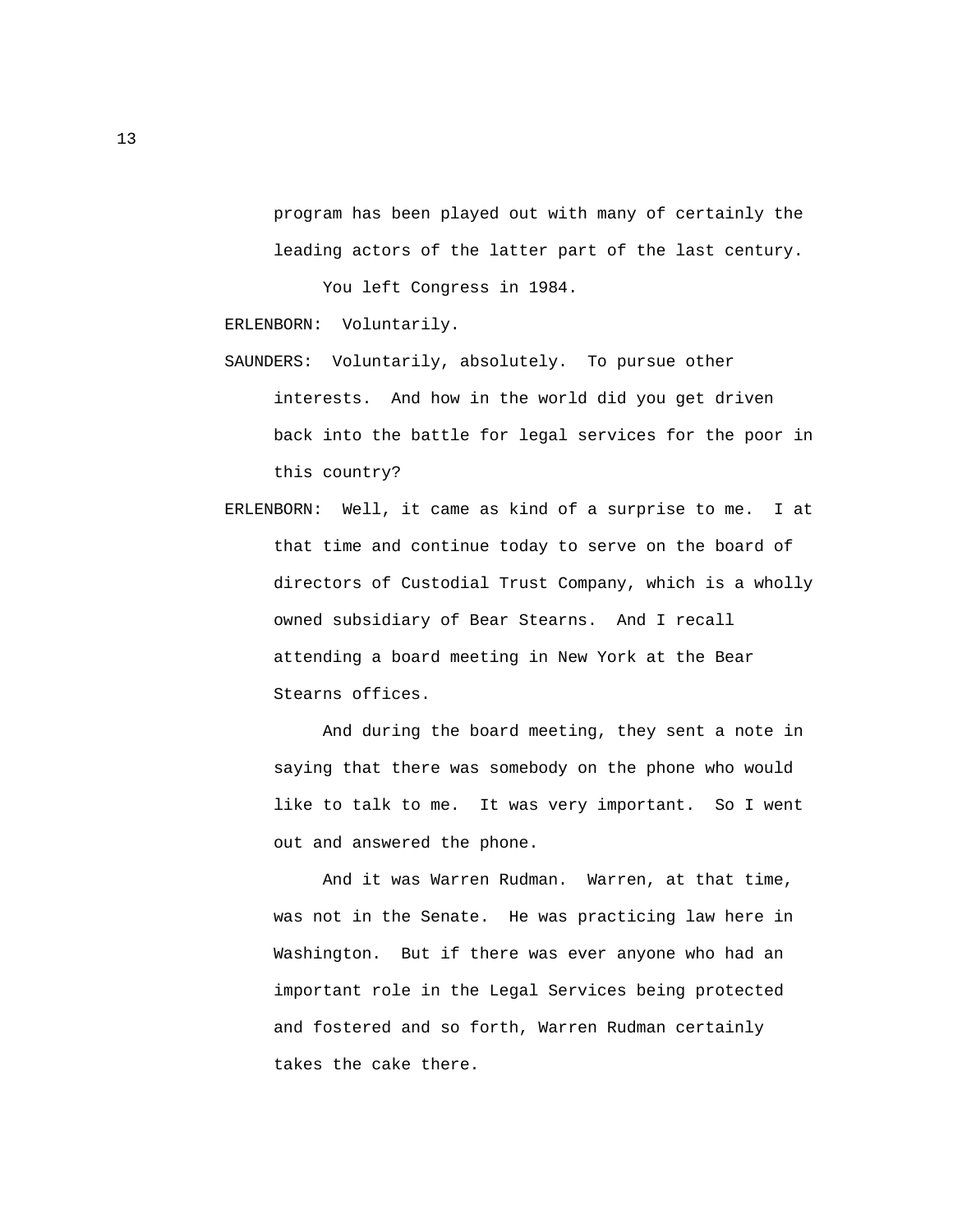But Warren said that there was a -- an opening on the board of directors of the Legal Services Corporation and would I consent to take it.

 And my response was "Warren, I thought we were friends. Why would you want to do this to me?"

 Because it was really highly controversial at that time. About half of the board was dedicated to destroying the corporation and the other half just as dedicated to protecting the corporation.

 And anyhow, he talked me into it, and I got into the middle of that mess. That board of directors, when they met, it was almost bloodshed every time. It was just -- it was nasty. And it was a very uncomfortable time to be on the board.

 But I was on for about a year when the Farm Bureau Federation decided that they wanted the corporation's board of directors to endorse legislation that would take some of the authority of the corporation away.

 And I was approached by a representative of the Farm Bureau Federation. And I told her that I just wasn't going to be voting on this one way or the other. It had been pointed out that our -- the law firm I was with at that time was a labor law firm and got very much into agricultural producers labor. And so we had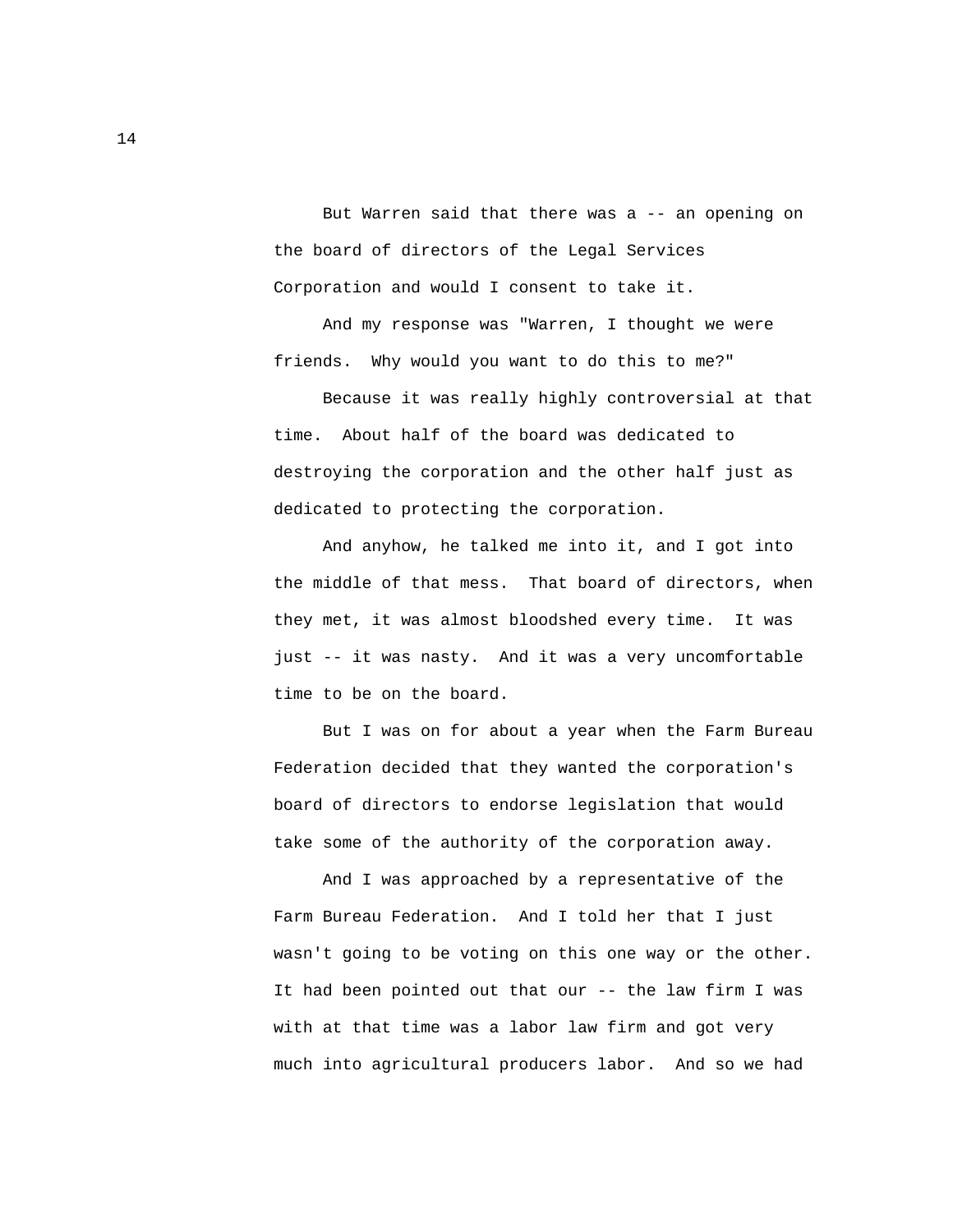a lot of interest, a lot of our law practice involved, the kind of legislation that the Farm Bureau was talking about.

 Well, that didn't satisfy the Farm Bureau. And so their representative sent out letters to our clients. I don't know how she got the list, but sent out letters to our clients saying, "We don't know why you would be using Seyfarth Shaw as your -- as your lawyers when one of the partners in the firm is working against you and against the wishes of the farmer and agricultural producer members of the Farm Bureau."

 And I was pretty well-supported by my law firm until quite a few of the people who had been contacted by the Farm Bureau who were our -- our clients decided that they were going to talk to the chairman of the board of our firm.

 And it became uncomfortable. The other members of the firm, the other -- the other partners began to feel a little bit nervous about the situation.

 And I decided that I would resign my seat on the board because it just wasn't worth it to go through that and to put my partners through it. That was the most important thing.

SAUNDERS: I think through -- through the years, the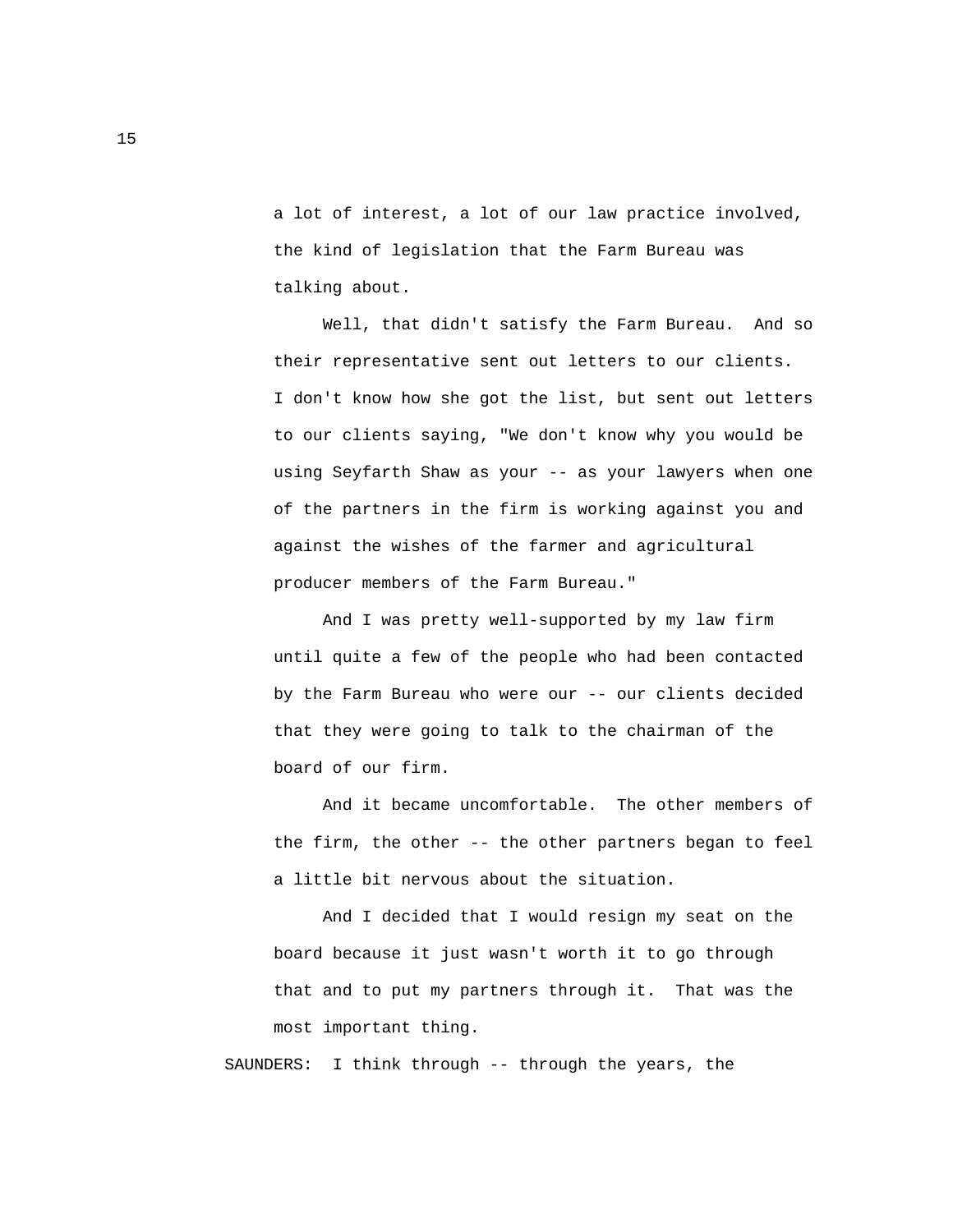greatest controversy of the work of legal aid lawyers has been around representing agricultural workers. And obviously that led to a lot of what the CRLA fight was about, the Reagan fights, and obviously yours was a very public and difficult follow-up to -- to that kind of controversy.

 Well, then the pendulum swings back in 1992. Former chair of the board, Hillary Clinton, is First Lady. Bill Clinton is appointing a board at a time of great hope and energy in the Legal Services community.

 And you for some reason come back to this battle. How did you get -- after being appointed by former President Bush, how did you somehow manage the deft political maneuver of being appointed by President Clinton?

 ERLENBORN: Well, again, some of the friends of Legal Services contacted me and said that there was this opening.

 As a matter of fact, a couple of the Republican members of the board came and -- invited me for lunch, and we talked about this. And they convinced me it was a good time to go back on the board.

 And so I decided, having been kind of forced off earlier, I wanted to go back on. And I was no longer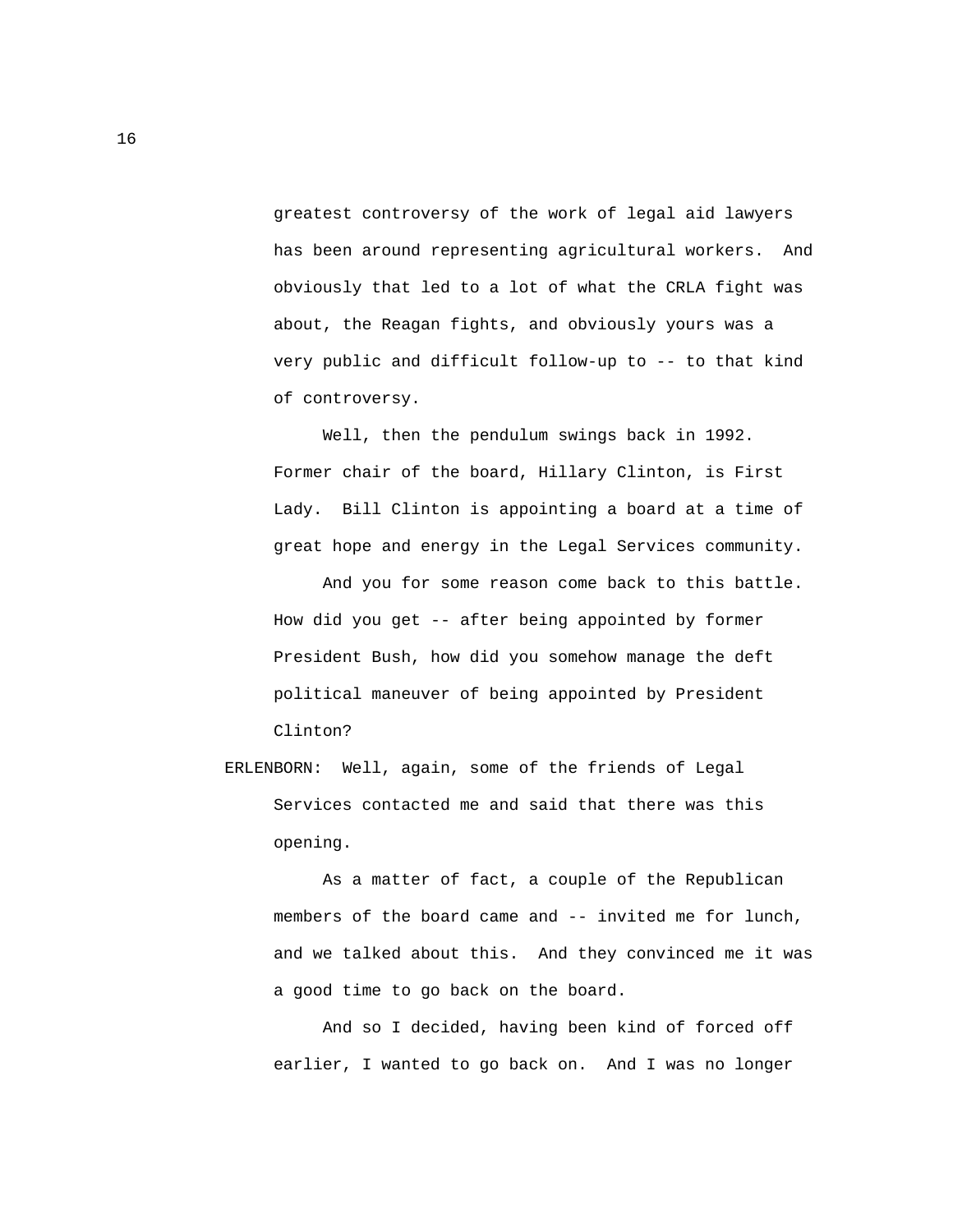practicing law. I was no longer with the law firm, and I knew that they couldn't pull that trick on me again of getting our clients talking to the firm.

 SAUNDERS: And of all your involvement in the movement over the years, I think clearly the most important part has been this time and your tenure on the board.

 Once again, the pendulum shifted very dramatically in 1995 with the election of Newt Gingrich as Speaker. With determined effort, one of the Contract with America's points was the elimination of the Legal Services Corporation. We were put on a, quote, "glide path to zero" in the House of Representatives.

 Those of us who worked the Congress around those years were very concerned about whether or not there would even be a Legal Services Corporation after around the time you came on. I think it's generally recognized that your leadership and that of John McKay had a lot to do with getting the corporation through those years.

 Tell us -- tell us about the Gingrich years, the first 104th Congress. What were you doing? ERLENBORN: Well, first of all, when I went back on the board, my name had been sent up to the Senate for confirmation, but they had not acted on it yet.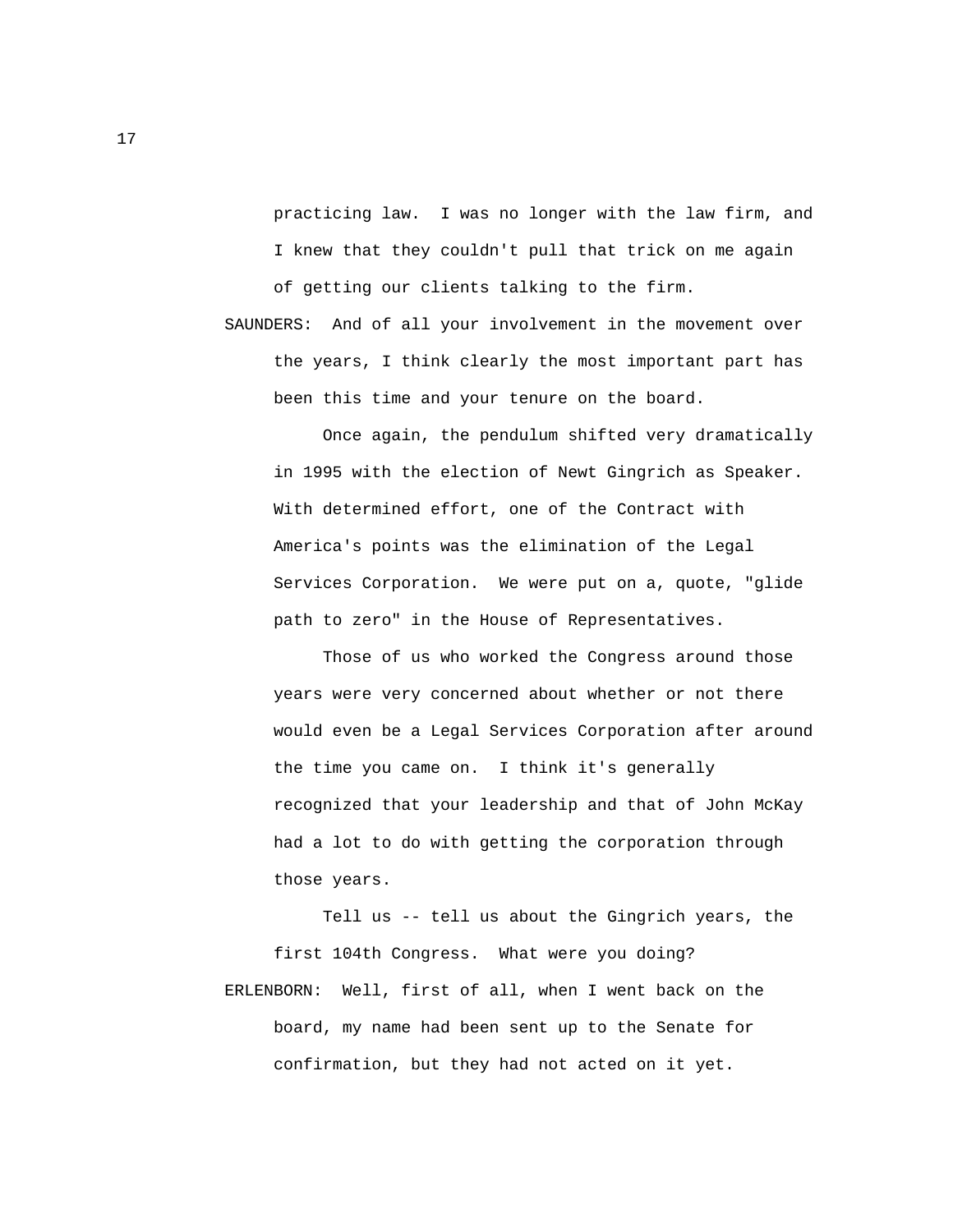When Doug Eakeley, chair of our board of directors, LSC, invited me to their board meeting that was coming up and I attended, at noontime, there was a break to go and get a sandwich and talk informally.

 And Doug said to me, "Oh, John, what would you do? What do you think we can do to aid in protecting the Legal Services Corporation in keeping it active?"

 And I said, "Well, I'll tell you one thing. These new restrictions that Congress is about to enact" - and we knew that they were going to go through, and anybody who was aware of the content, those restrictions were terribly important.

 I said, "One thing you want to do is not fight the Congress, and try to go to court and knock out the - any of these restrictions that have been enacted by the Congress."

And Doug said, "That's exactly our feeling too."

We had a board of 11 members. Six were Democrats, five Republicans. And as I told the appropriation subcommittee that handled our bill after that, when I joined the board, I could not tell who was Democrat, who was Republican, who was liberal, who was conservative. We were all working together.

And they also -- they surprised me when I told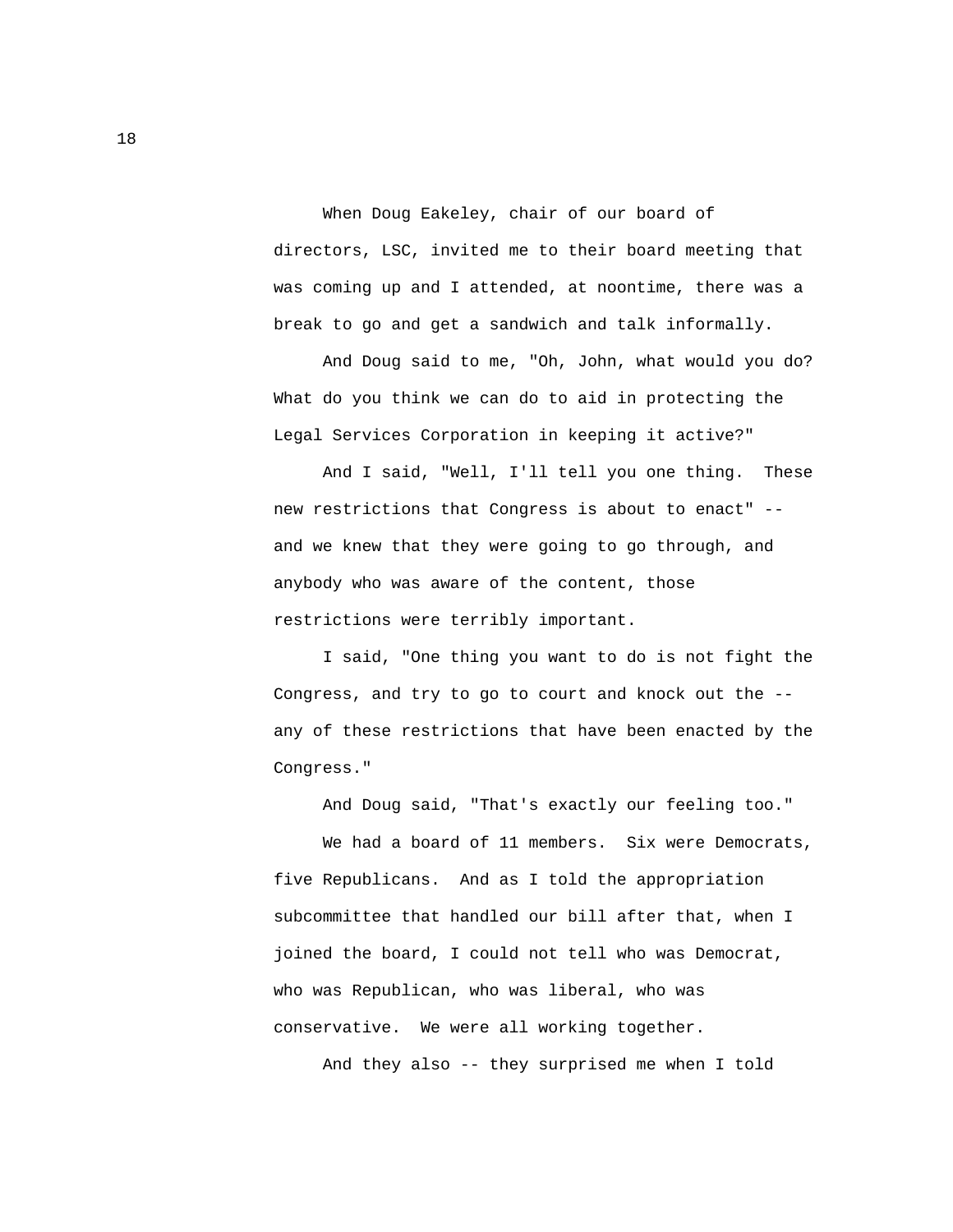them what they ought to do is to implement the restrictions.

 And Doug said, "Oh, well, we already have the regulations drafted. All we have to do is to enact them after the Congress does pass the bill with the restrictions in it."

 And that started something that continued on under President McKay.

 John McKay is a young -- and at that time, a little bit younger -- Republican, conservative, from the state of Washington. And he was chosen by the board.

 And I think one way you might describe this was he looked like, sounded like and acted like the kind of conservatives who were giving -- giving us a hard time on the Hill.

 Well, I went with John on many occasions up to talk to these members of Congress. And I think that we -- we changed some thinking. We had a very active program of going on the Hill, talking not just to those that we wanted to convert, but also those who had been our supporters to see that they continued to be.

 And so we had that first reduction. About one third of the total budget was rejected by the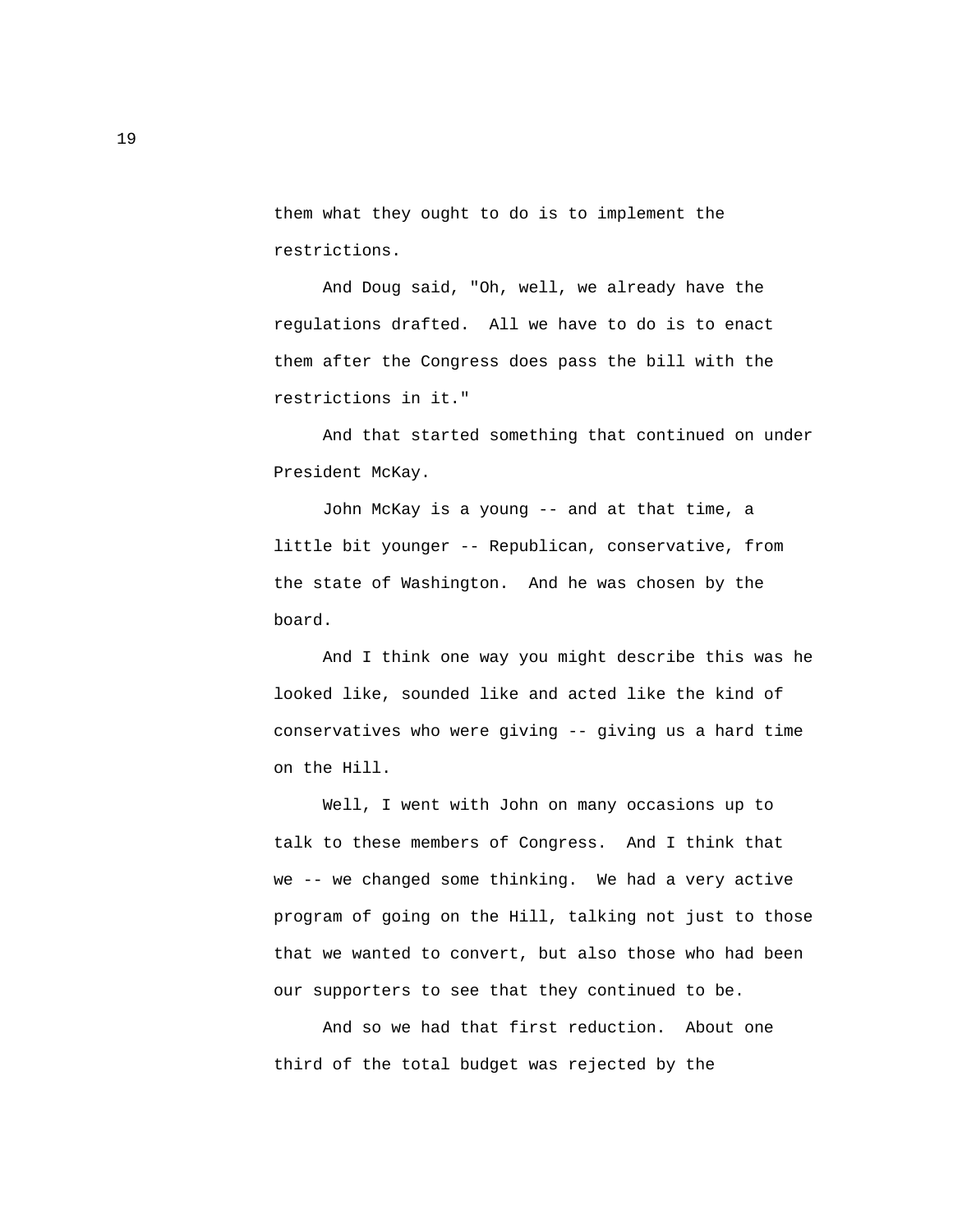appropriations committee and the Congress as a whole.

 But it turned around right after that. And I think it was John McKay's efforts and his believability. And I helped by being able to get in to see members, having known so many of them that were involved.

- SAUNDERS: As I recall, that political effort, and we were involved in it as well, was -- really was focusing on a core of the moderate Republican members of the House, and those people, I think, stand with LSC to this day.
- ERLENBORN: That's -- that's correct. It -- there is bipartisan support, and there is more bipartisan support today than there was three or four or five years ago.
- SAUNDERS: Then following through that and continuing to be, I think, the leader on the Hill fight, at least from the board level, you were vice chair of the board for a number of years.

 You then became president a little over a year ago at a time of transition yet again in this program. You remained on the board, but you did decide to serve as president of the corporation, again upon the call when your help was needed.

What made you do that?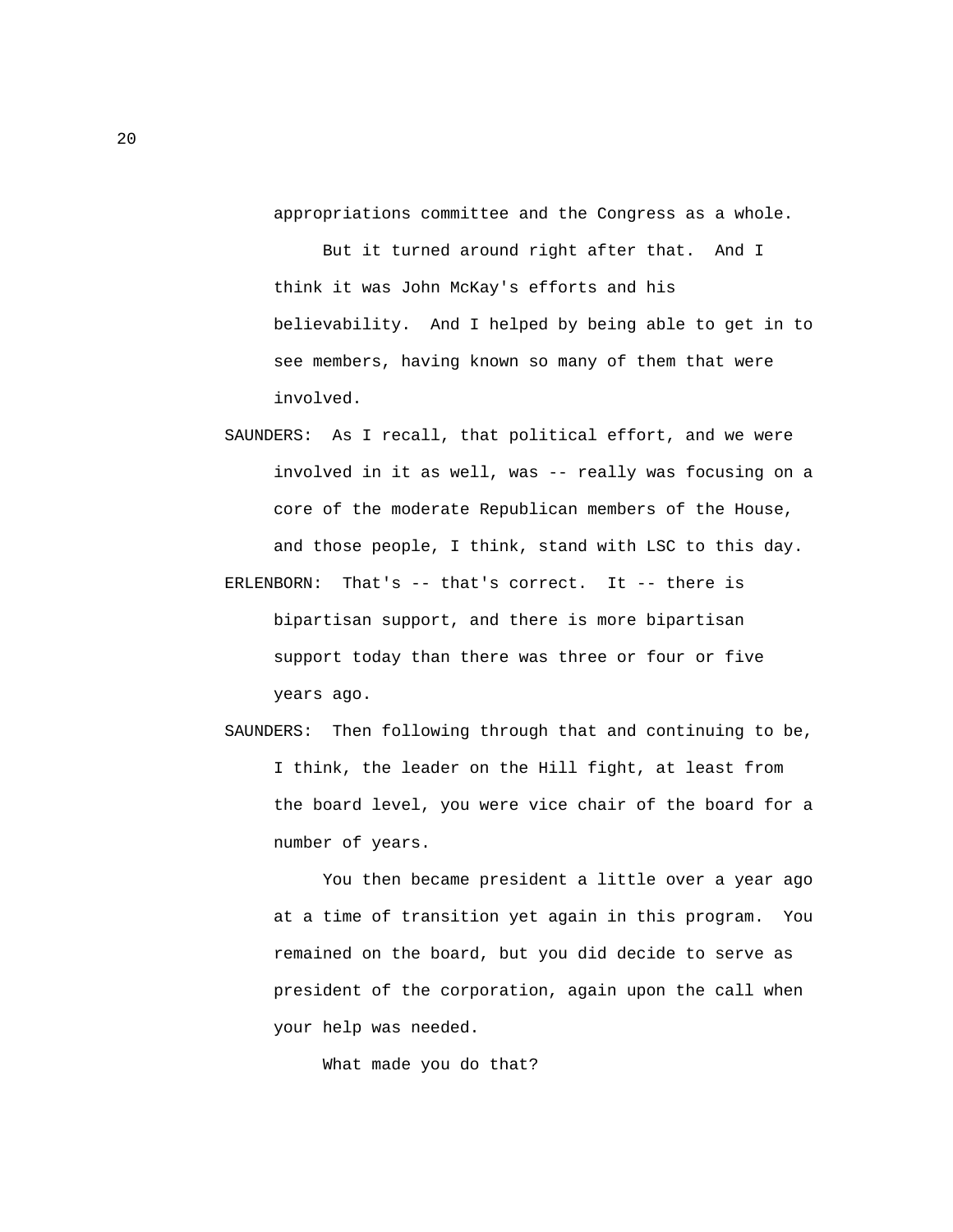ERLENBORN: Well, when John McKay became president, he promised to work in that position for a year. At the end of the year, we extended, with his consent. And then at the end of the extended year, we had a third year.

 At the time that you're referring to back in the spring of 2001, John was hoping to get an appointment from the new administration, the Bush administration. And as a matter of fact, he was in line to get that. And so he gave his report to us that he thought that he should get off the Legal Services as president. He had enjoyed and did a good job in the years that he served in it. But he was looking forward to taking this position, which he finally got, as U.S. attorney out in the state of Washington.

 That left us with a board that was composed of all holdovers. We had three-year terms. And I don't think there was anyone on the board -- I'm the youngest on the board. I was on for quite a number of years, and there were about three years more that the other members of the board were on.

 And we were looking forward to the new board, to be nominated by the new President Bush. And when they came in, we expected that most, if not all, of the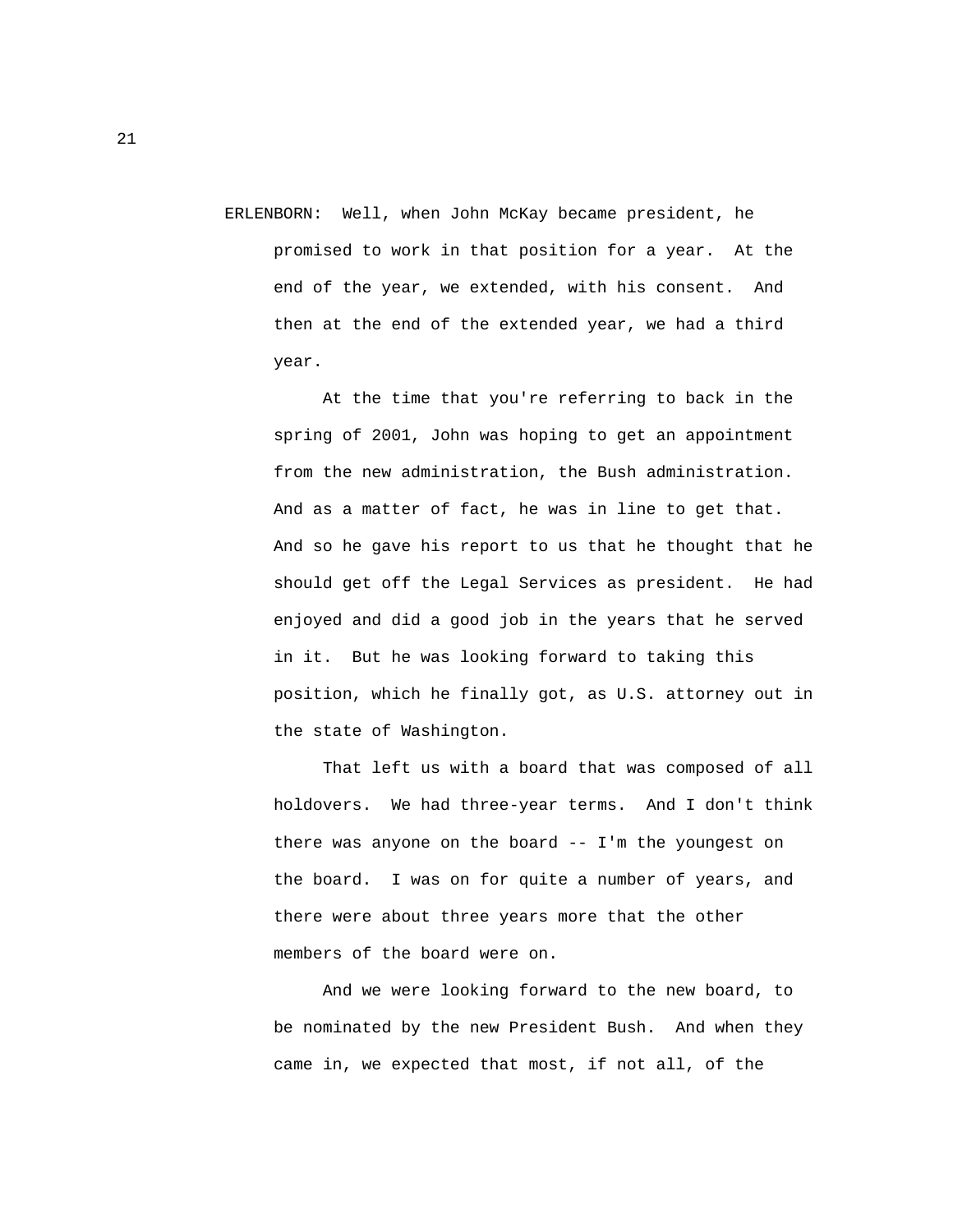current members of the board would go off.

 The members of the board are the ones who choose the president. So it was -- one day, I got a call, we were going to have a number of the members of the board not in an official meeting, but just let's talk.

 And they said that they didn't want to start a presidential search and choose a president when we have a new board coming in. It really ought to be the prerogative of the new board of directors.

 But they had to have somebody who would be president until the new board was finally named, confirmed and had a chance to do a presidential search.

 And so they all looked at me. I suppose one thing is I live closer to the office than anyone else, but they talked me into it. In fact, I kind of looked forward to doing it. I've never been a chief executive. It's a much different job, I can tell you now with my years experience, than being a member of a legislature where you have to convince a majority of the members of the committee or of the House or the Senate.

 But it's -- and it's one that I've enjoyed doing. But I went home from that meeting and I told my wife what I had done. I hadn't consulted her. I just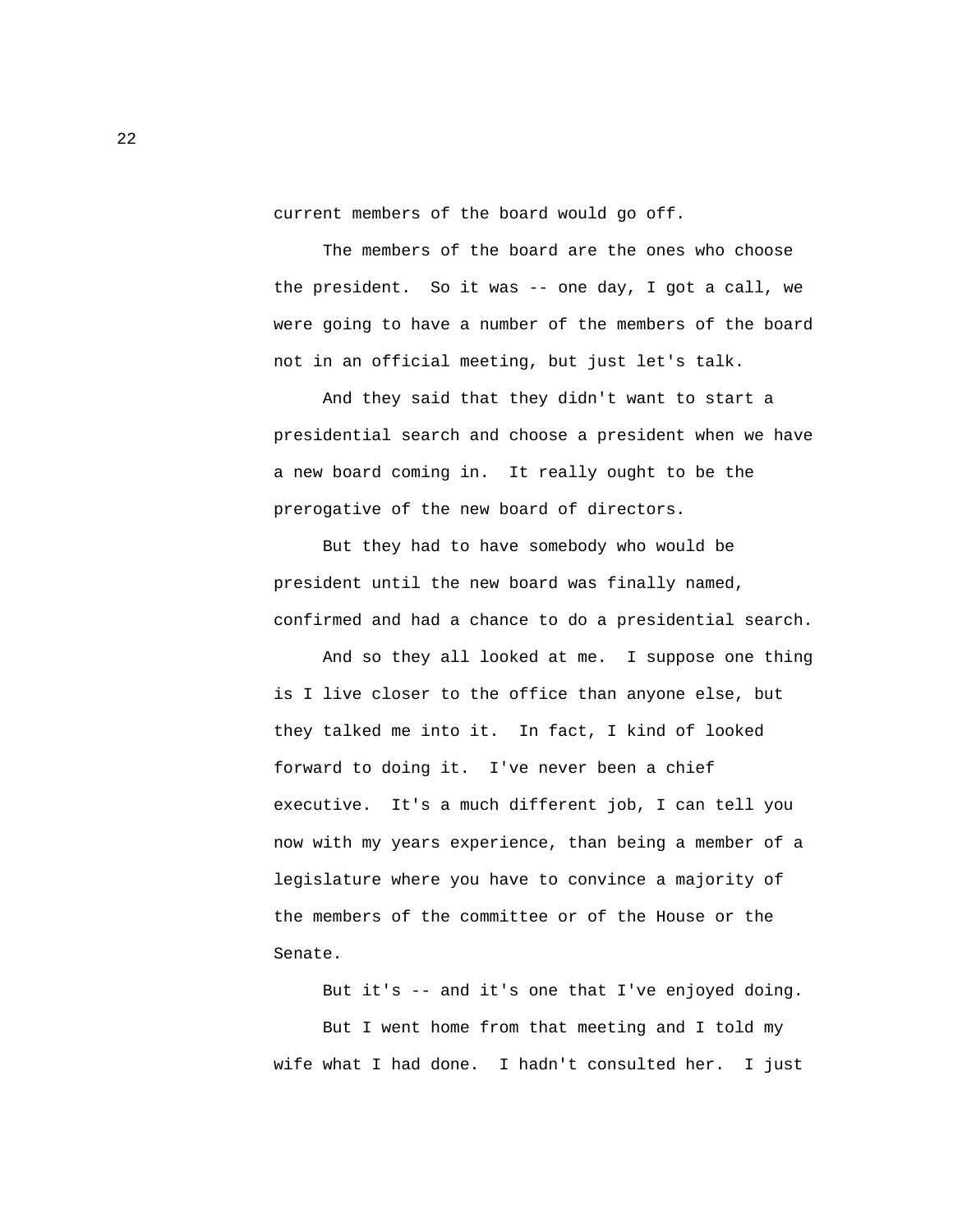said I had agreed to take the presidency until the new board had acted.

 And when I told my wife that, she said, "Why in the world would you want to do that?"

 And I said, "Because I thought it would look good on my resume."

- SAUNDERS: And you didn't expect a long tenure in this job, did you, John?
- ERLENBORN: No. No, I didn't. At the time that I took this job, back July 1 of last year, a number of people asked me how long I thought that I would be in that position. I said, "Oh, anywhere from six months to a year." Currently, people ask me how long I think I'll be in the position, and I continue to say, "Six months or a year."

 SAUNDERS: And who knows where the next step in this saga might take us.

 Well, share with us a bit, now that you have been a member of the longest-serving board, continuing-to serve board, in the history of the corporation, what are some of the initiatives that you feel particularly proud of, either as a board member or as president, and what are some of the controversies you still have to -to manage in your position?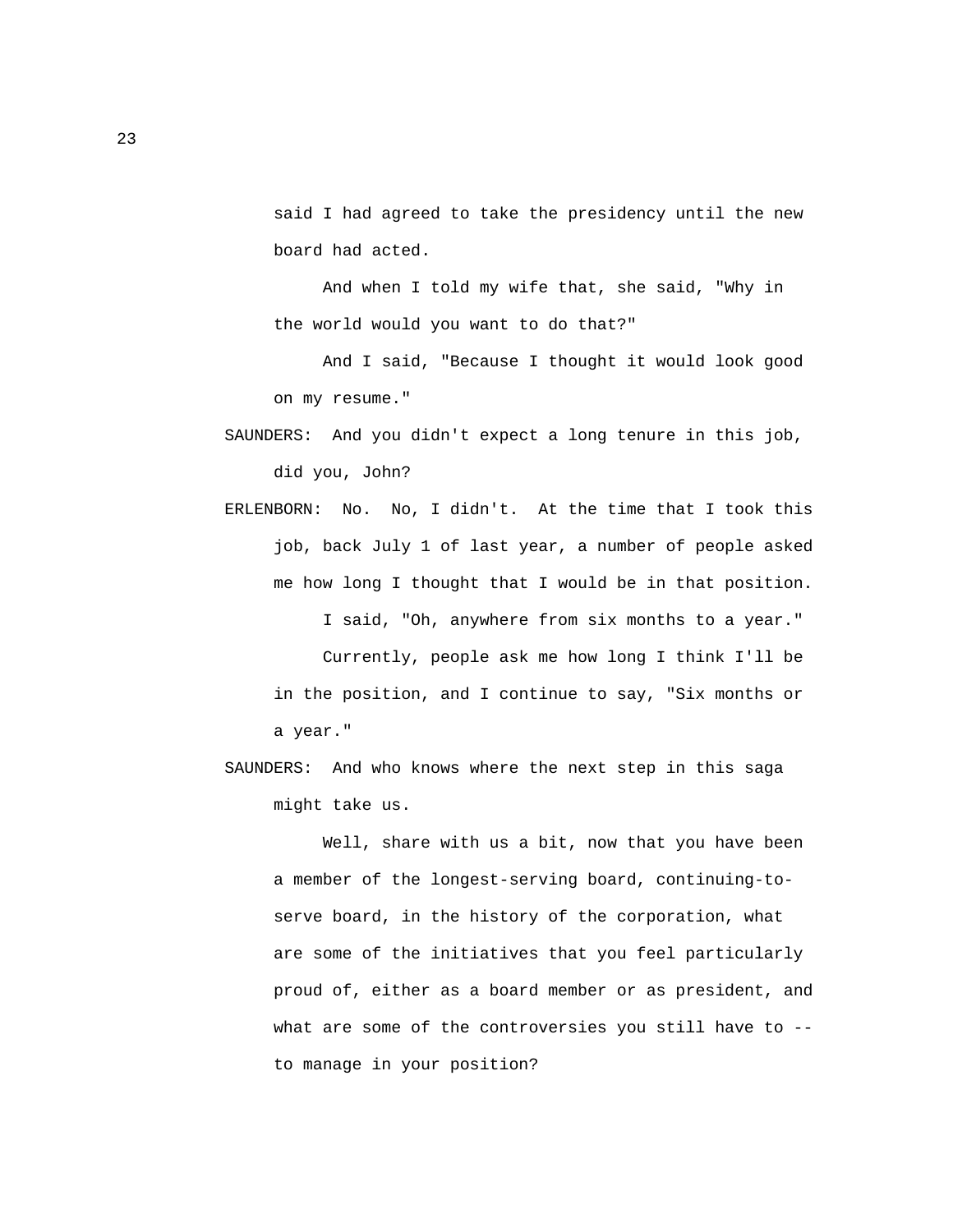ERLENBORN: Well, first of all, let me say that the things that have occurred in the last several years, John McKay was the one that I think was most responsible for these things having been done, and I think that they've been really great for Legal Services and other service providers, even those that are not funded by LSC.

 State planning was the first thing. State planning, I think was a bit controversial, but I think it was one of the best steps for having a rational approach to how we would fund and provide oversight for the grantees of the Legal Services Corporation.

 I look at it, and I think from '74 on, it was kind of -- I would use this as a comparison. It was almost as though we were in virgin territory and were trying to find our way. And so we followed the paths that the animals followed, you know. Follow where the deer went or the -- whatever. Bear, whatever.

 And that's the way we were drawing the borders for the Legal Services Corporation. There was no particular sense to the way that it was done.

 And so state management of this, having people within the state work with those who are the service providers and those who are the funders to get a rational approach to what is done in the state.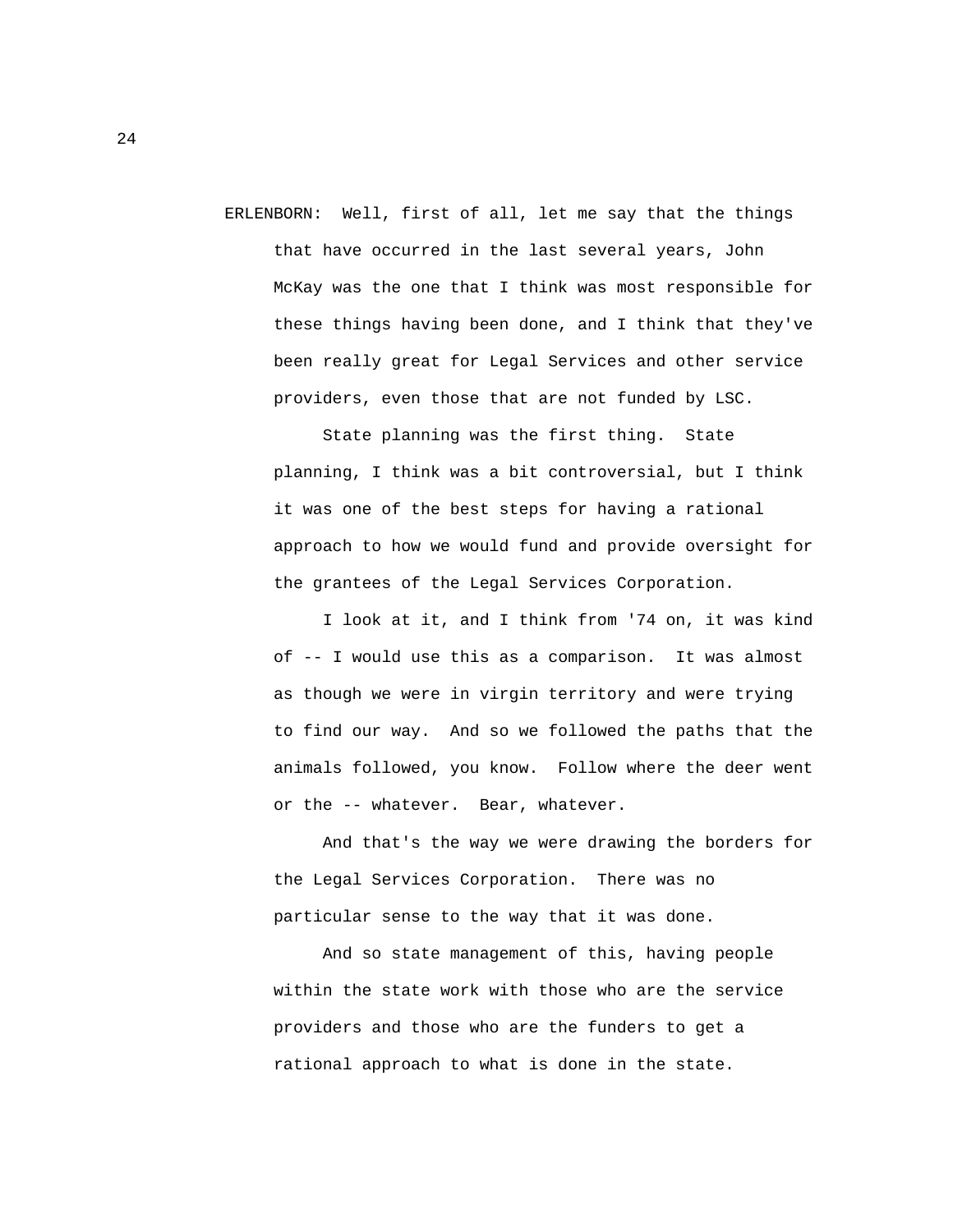And it would bring together and has brought together the non-LSC-funded with the -- those who are funded by the LSC. And so we have really a chance to do a job of making the borders rational and working with the other non-funded legal service providers so that we have a consistent whole rather than a piece here and a piece there and nobody knowing what the other fellow's doing.

 That's -- that's one thing. And then part of that led to reconfiguration. And we abandoned the wild trail method and tried to have the reconfiguration done on the basis of some planning. And here again, looking at the state as a whole.

- SAUNDERS: That obviously is taking a lot of your time and the staff's time, has created a good deal of impetus toward change and controversy within the field, but you feel as if it's on track and has accomplished a lot.
- ERLENBORN: Yes. It has accomplished a lot, and we've reduced -- and I don't remember the exact figures, but reduced the number of LSC-funded service providers. We have about 170 at the current time. And I think we started out with something like 220 or 230.

 Now, the goal wasn't to reduce the number just to be reducing it. It's to make it a rational approach to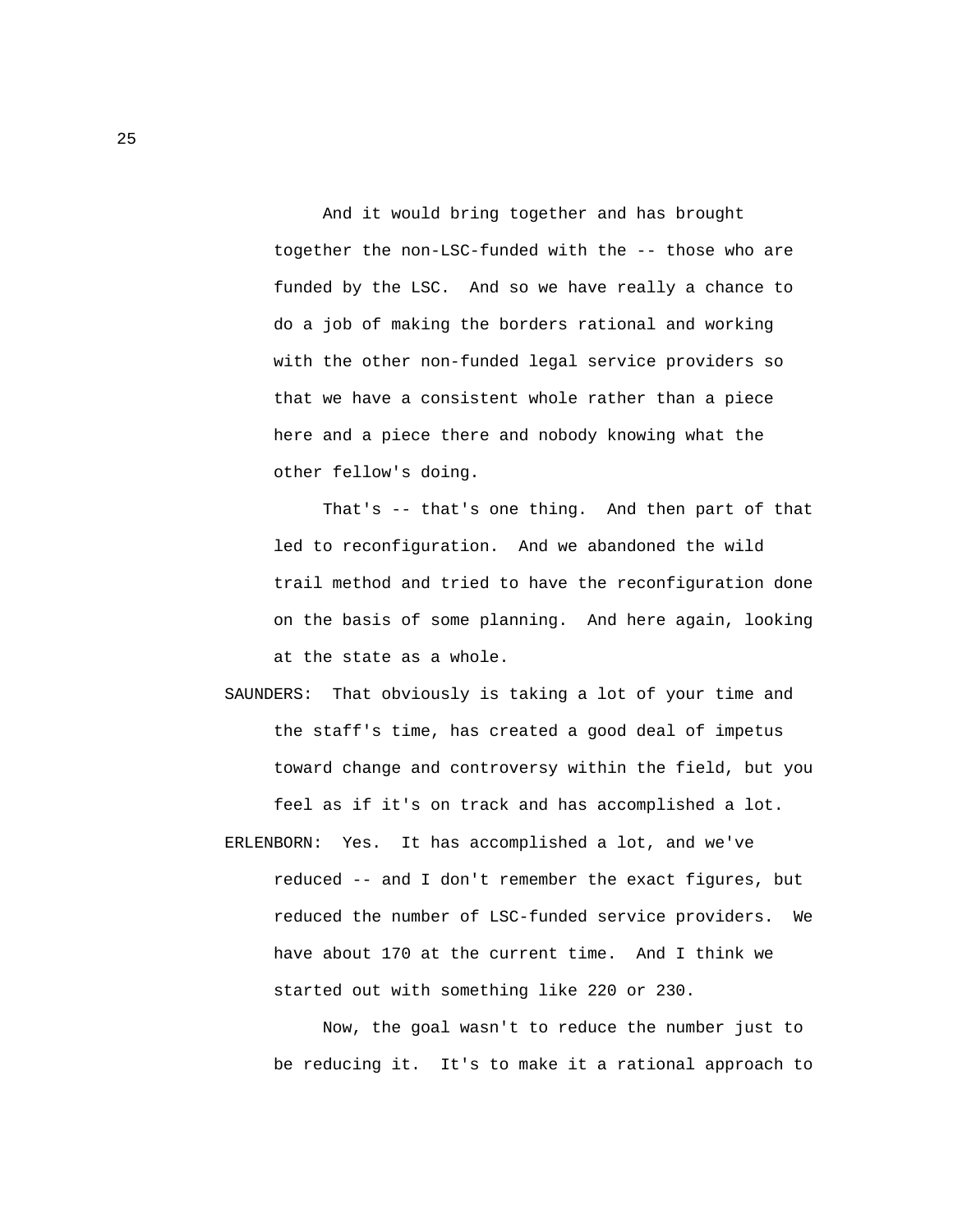how the borders are drawn and how the LSC-funded can work with the non-funded.

 So it has worked, I think, quite well. SAUNDERS: A little closer to home, I know you've been putting a lot of your energy and time into creating a home, a permanent home, for the Legal Services Corporation. Tell us a bit about that.

 ERLENBORN: Again a McKay initiative. John had the concept, which the board adopted, that if we had a building of our own, it would be a sense of permanence in the legal service. We've been on the cusp of dying over the course of the last number of years and -- I mean snatched from the -- the actual dismemberment of the corporation. Now we want to get that sense of permanency.

 Part of this is going to be in getting better funding, but having our own building would say to the world the Legal Services Corporation is here, and it's going to stay here. It is permanent.

 When John left, it had not yet been brought to fruition. It has been done in the interim.

 First of all, it was discovered in talking to OMB, Office of Management and Budget, that if the corporation, LSC corporation, itself were to purchase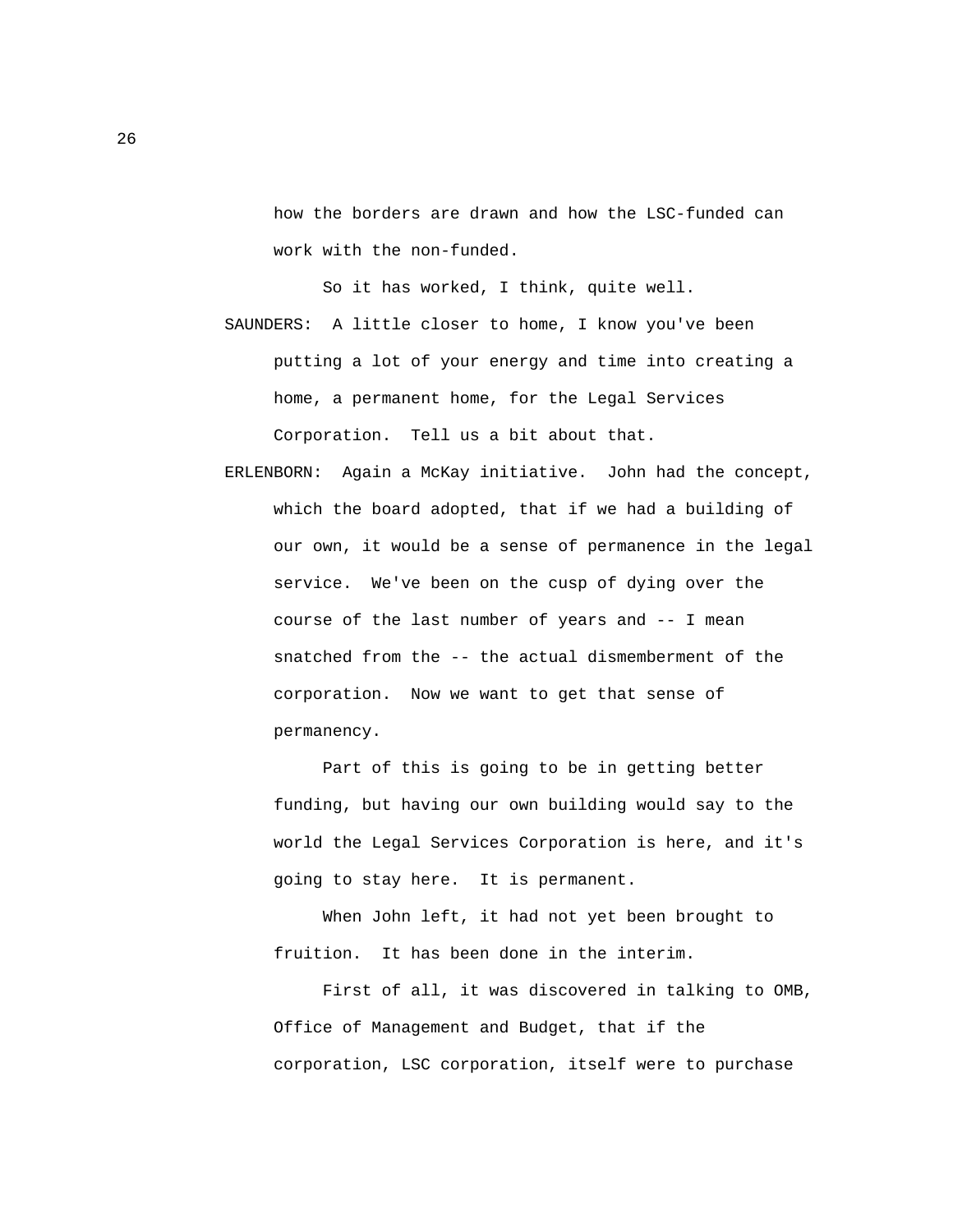or build a home, an office building, that that would then be charged for budget purposes all in one year. And if you bought a building as we have done, that would be scored as part of the funding.

 And that would then -- unless we got additional funding and considerable additional funding in that year, according to the -- the way they counted it, it was going to take away from the field funds for the grantees who desperately needs -- need those funds and even more.

 So it was decided what we could do and we did; created another corporation called Friends of the Legal Services Corporation. It was charged with the finding and acquiring and then continuing to own and manage a building.

 We found one, 333 K Street on the edge of Georgetown. It's a -- it just seems to be perfect for our needs. A very nice place to have your office. We had the canal behind the office. We had the river, Potomac, in front of the office. And I understand that there are plans on the water for a two- or three hundred-seat floating restaurant. So that'll be a nice thing to have right there at our front door.

But the important thing is now that we have the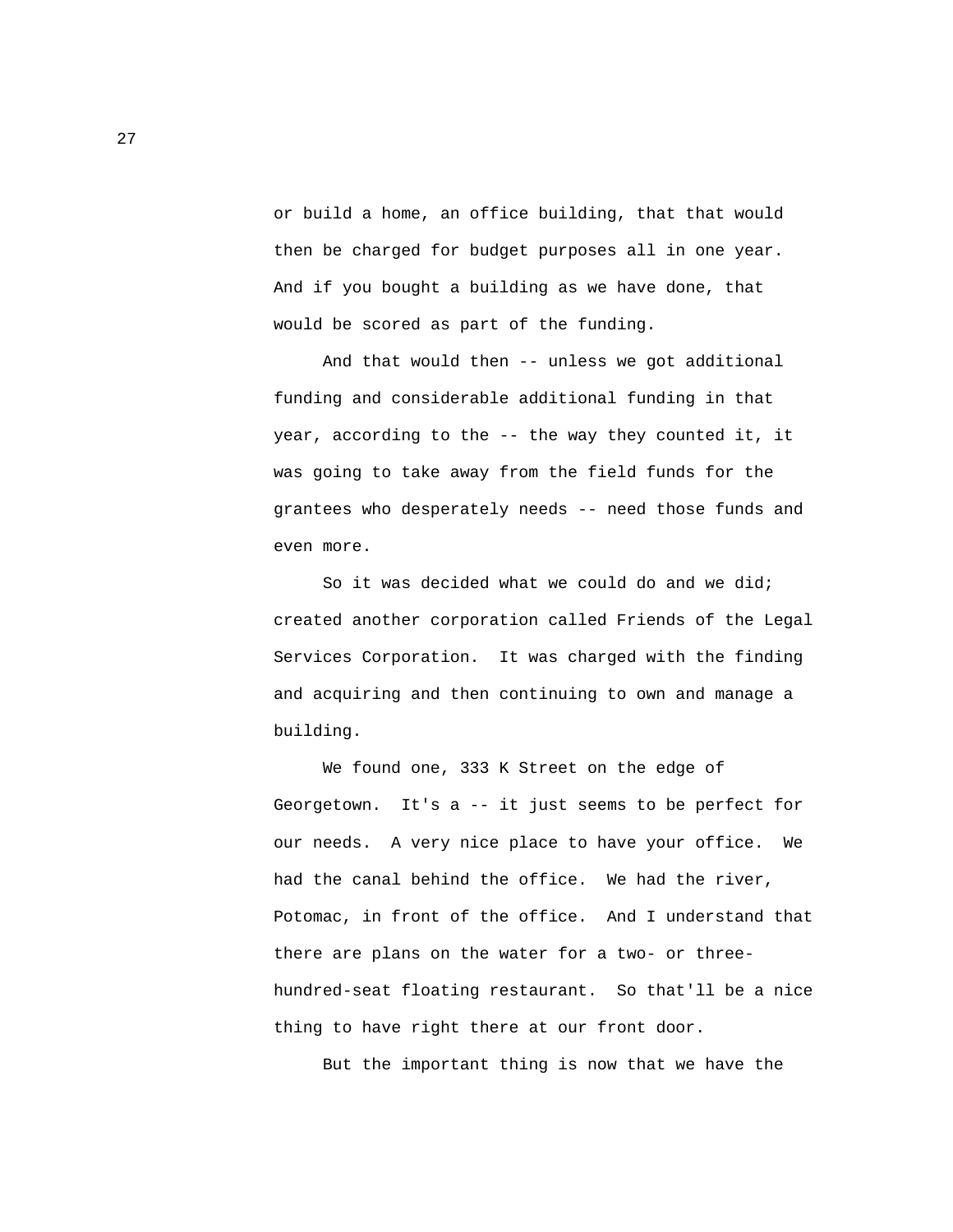property, we're going to have to have the build-out. We probably won't move in until about May of next year.

 But it's all worked out, and it's worked out with the help of the Gates Foundation, who have made a substantial commitment to help us fund this purchase. SAUNDERS: In spite of the progress and your excitement over some of the initiatives, you remain also vigilant on those who oppose the concept. I know Representative Barr has asked the GAO to once again study the work of your grantees.

 What are you doing with regard to that and any other problems that may be facing the corporation under your tenure?

 ERLENBORN: Well, in the past, Bob Barr had asked the general accounting office to investigate the case service reports. That -- that particular problem was resolved. Got a report from the GSA, general -- from the general service, to make some changes in how we count the cases that are reported to the corporation.

 The current investigation was called for by the internal inspector general, the IG of the Legal Services Corporation. And he will be conducting this. It probably will not be completed for, oh, maybe another six months or so. I don't think we're going to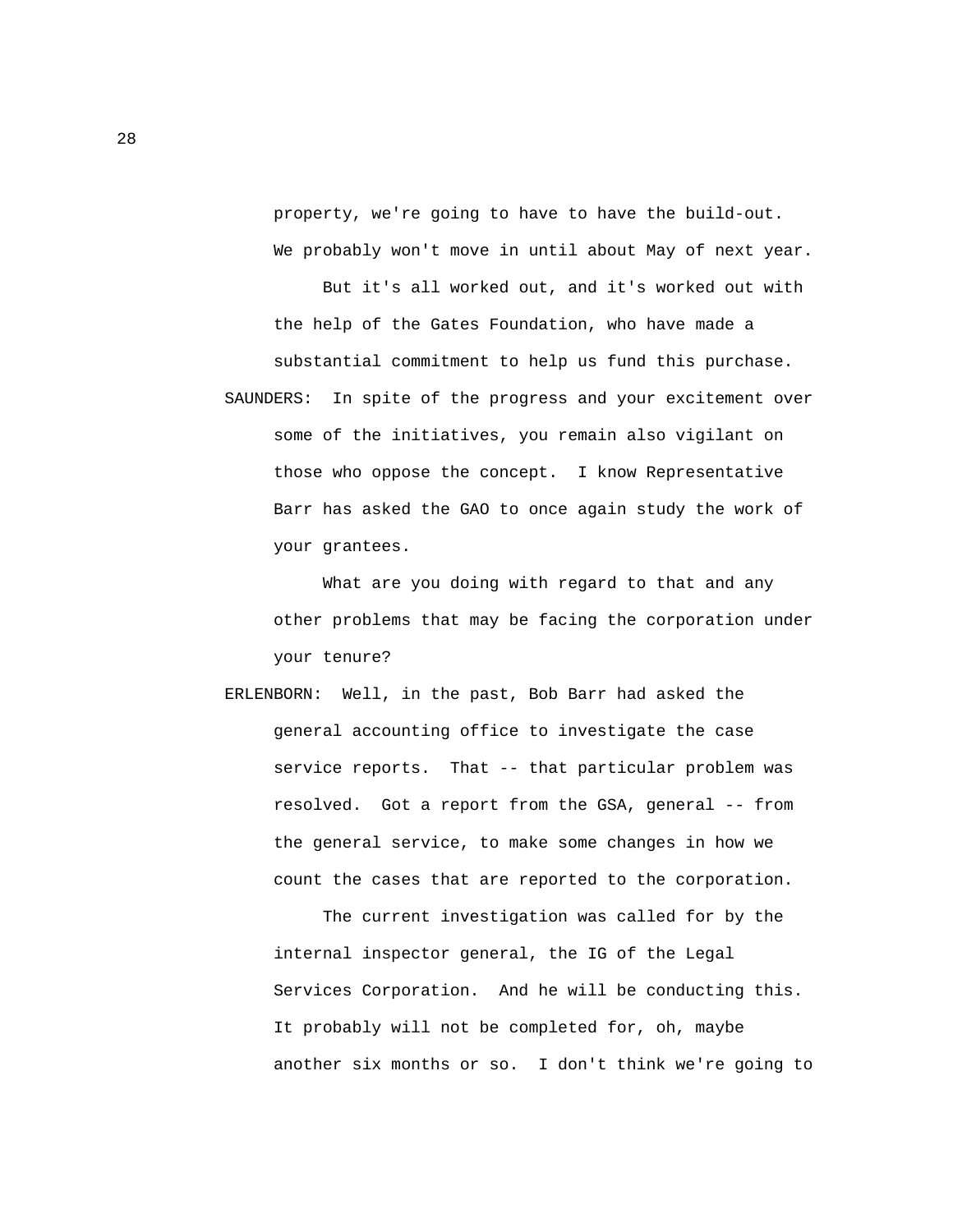have a problem.

 One of the prob -- one of the things that he wants the IG to look at is the Websites that are being shared by a number of different organizations. And what I think, and I think it may come out this way with the IG's study, that this is akin to having a telephone company where a lot of people use the telephone, but if a -- if someone who is -- let's say a felon or someone of ill repute uses the telephone, that doesn't poison the whole telephone system.

 And I think that this is the kind of approach that the IG may very likely take.

- SAUNDERS: What has been your experience in getting out and meeting your grantees and seeing the work of the programs that you fund? What has impressed you about that?
- ERLENBORN: First of all, I've not done as much of that as I might have, having some health problems last year and on into early this year. Now I'm 110 percent recovered.

 I've enjoyed going out to some of these grantees. Just yesterday, as an example, I was at a conference in Chicago for LSC grantees and other non-grantees that are all in the legal services business. And they had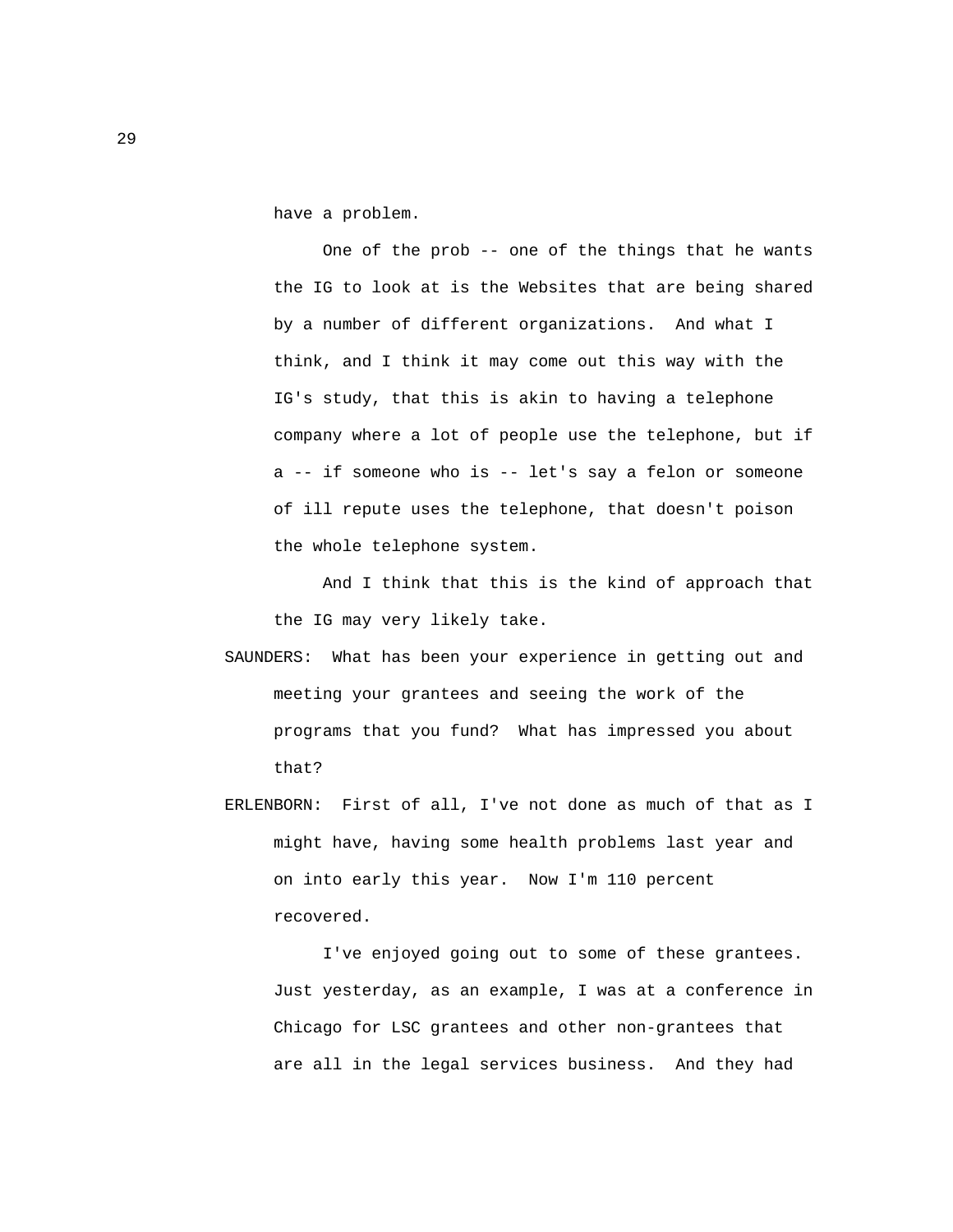about 250 people there at this affair where they gave me a -- an award, plaque, to put on the wall.

 When they had called and talked to my staff about possibly attending, I was then told by the staff that they said that they were going to be giving me award - an award for -- a lifetime award of service.

 And I said to them, "You think it's over now? Now they're going to cap this off for me?"

 But actually, I really enjoyed going there. Saw a lot of friends from Illinois, that being my home state. And I'm impressed with what they've done.

 Illinois, for instance, when they started state planning, very quickly decided that they were going to have only three service providers for the whole state instead of five or six as they had had before. I think that that may have been done even without the encouragement of the corporation.

 But we have people who are really dedicated. You don't make a lot of money working for Legal Services. And there are lawyers who have worked for 5, 10, 20 years and more with Legal Services Corporation funded grantees.

 And they do it because they love it. They do it because they know that justice delayed or justice not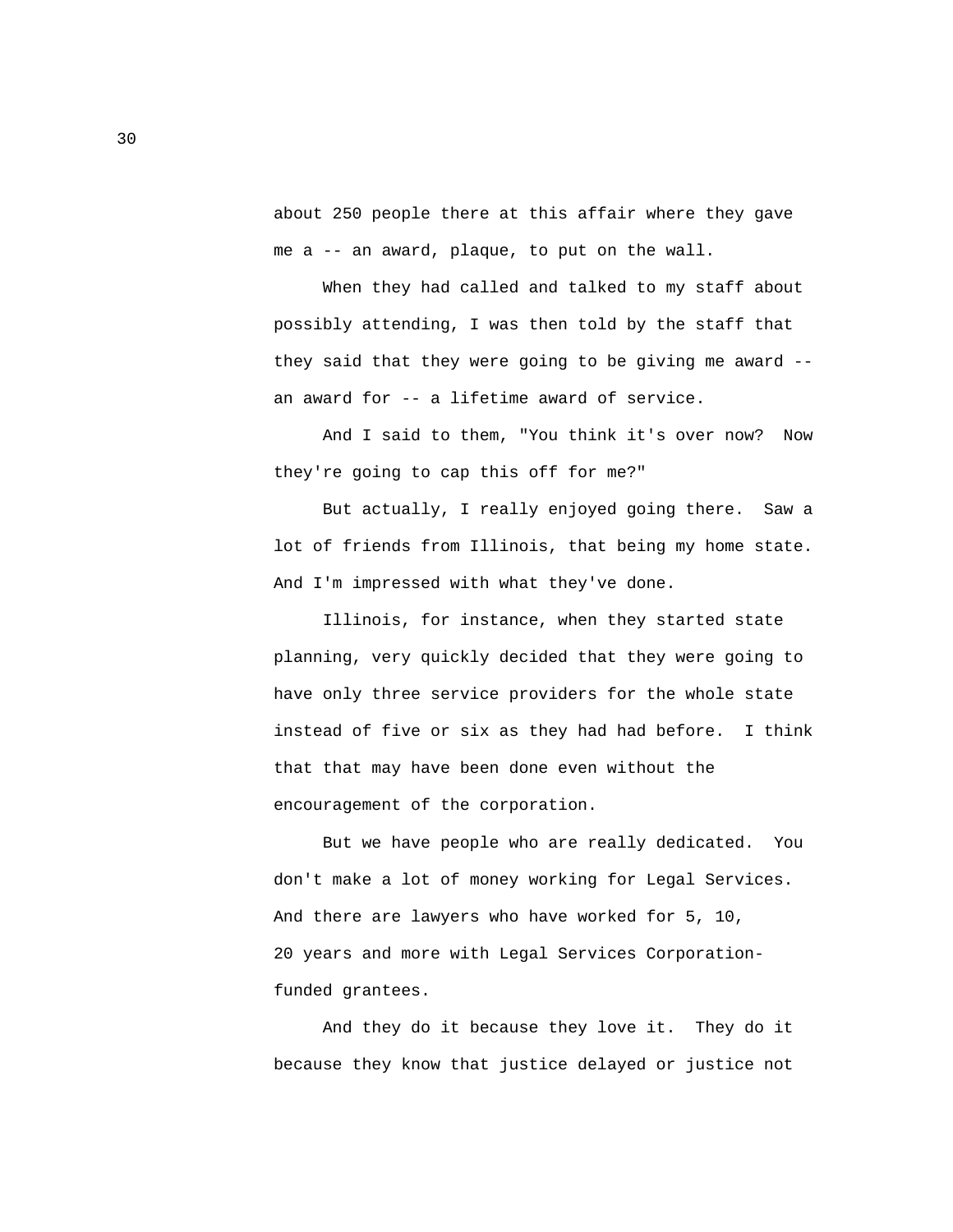given means that we all are losing a little bit of our -- of our rights. If we want people to follow the law, obey the law and then tell them they have no access to remedies in the law, that just makes no sense at all.

SAUNDERS: Well said.

 By choice or circumstance, you've been joined at the hip with this program for most of your career, at least in Washington.

 We once again as a community face challenges. IOLTA is going to be argued in the United States Supreme Court this fall. We continue to see stagnant budgets despite your best efforts at the federal level and additional pressures on funding sources.

 In that context, where -- what's your view of the future? Where are we going in this country in keeping that promise of equal justice to all of our citizens? ERLENBORN: I think that it's past time now for the corporation to get very serious about pushing for more funding. This -- the budget of President Bush for 2003 would be a repeat of what we had the last two years. So we've had no increase now or will not have an increase for three years unless something strange happens in the Congress right now and the bill for 2003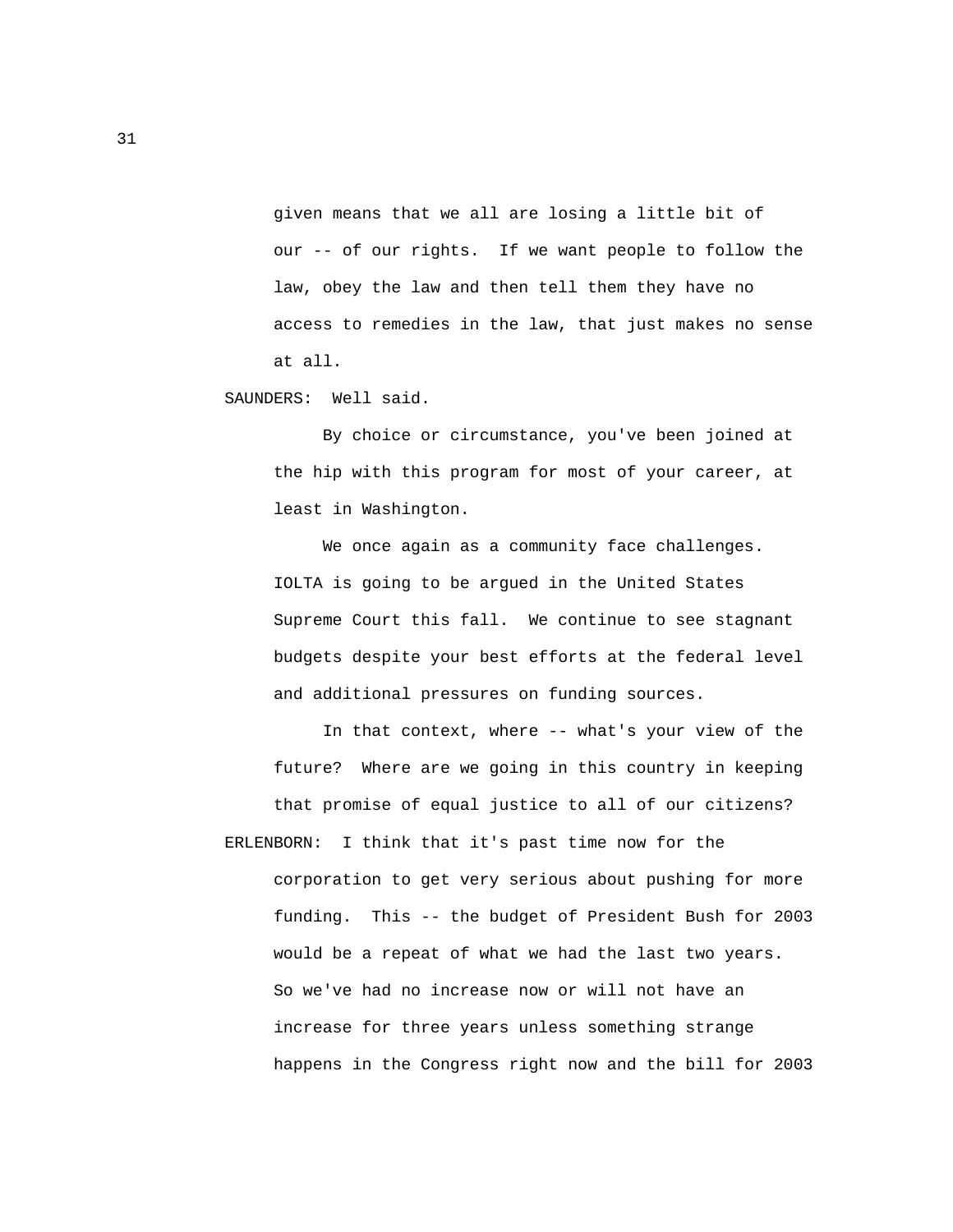appropriation happens to be increased over what the President called for.

 But I think it's long past time for us to be pushing for substantial increases in the budget. We were over \$400 million before the Congress -- the Congress cut back in that first step toward going out of -- putting us out of business. So we went down substantially.

 And we've gone back a little bit, but here we are, maybe six years or so from when it was first substantially cut back, and we've only recovered a small portion of that cut.

 So I think that we should be mounting -- and I'm going to tell the new board this when they come on. Of course, it will be up to them to make the decision. But I think it's time to really push for more legal services funding.

 If you really believe the promise that's embodied in the bill that was enacted to create the Legal Services Corporation, then we have to serve better than 20 percent of those in need who are eligible for our services. And that's about what we're able to do. 80 percent of those who have a need and would go to us for help have to be turned away because we just don't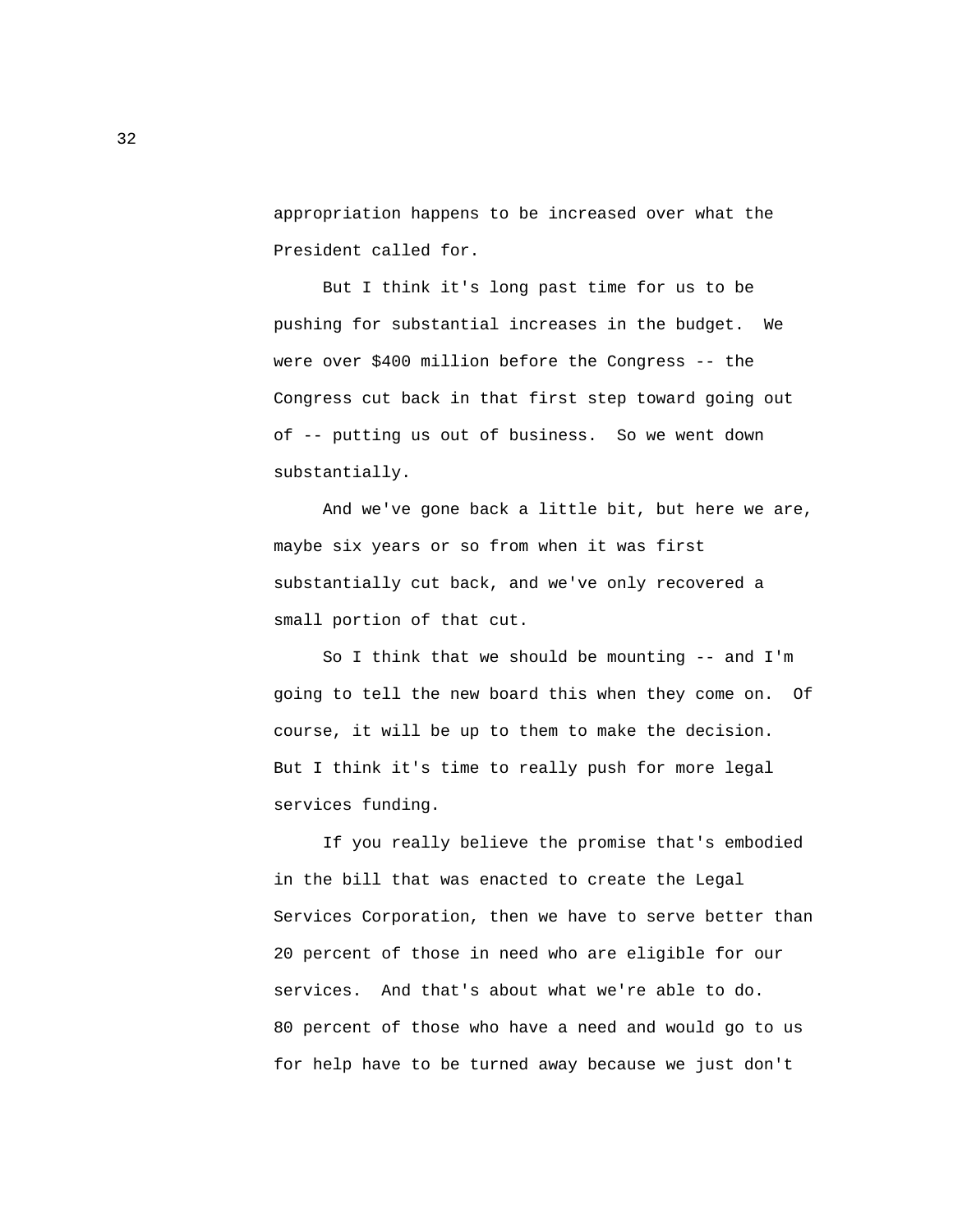have the funding.

 And we want to see that that promise is kept, and that means considerable increase in funding.

 SAUNDERS: Well, John, you certainly have been a stalwart supporter and critical player in the move toward equal justice in this country over the years. It's really been my pleasure to share some of these recollections with you.

 I wonder in closing, is there any final comment you might like that you haven't had a chance to get out?

ERLENBORN: Oh, so much that I probably shouldn't start.

 Let me say another thing that I think was very important in the past number of years is the fact that the corporation actually provided extremely good legal services for the corporation and for the Congress.

 What I mean is that the restrictions that were enacted back in 1996 have been supported in the courts by the Legal Services Corporation. It has changed the thinking of a lot of members of the Congress. They now see us not as trying to create new law against what they would like to see. And I think that that has been a very important part of resurgence of support of the Legal Services Corporation.